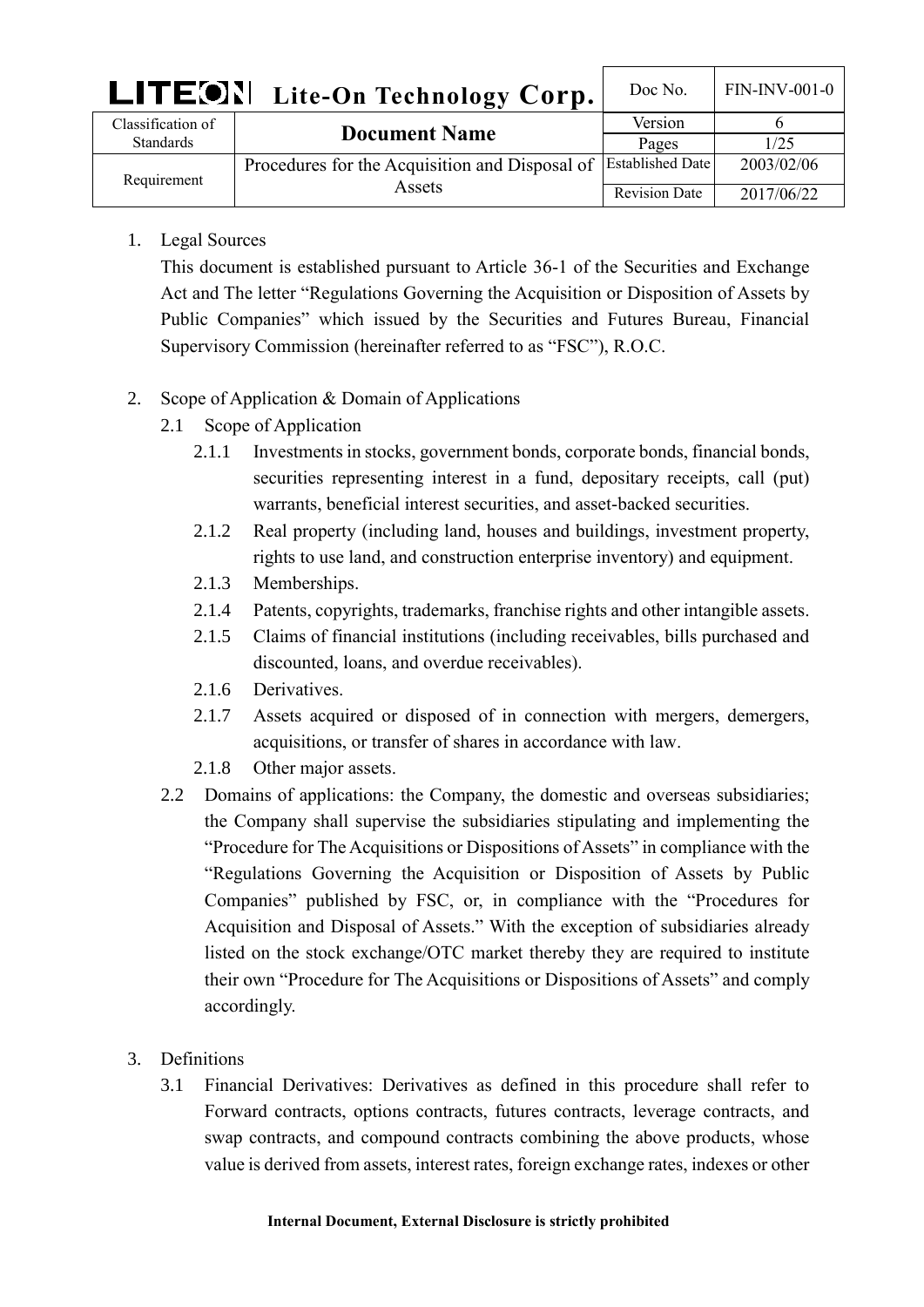| LITEON Lite-On Technology Corp. |                                                | Doc No.                 | $FIN-INV-001-0$ |
|---------------------------------|------------------------------------------------|-------------------------|-----------------|
| Classification of               | <b>Document Name</b>                           | Version                 |                 |
| <b>Standards</b>                |                                                | Pages                   | 2/25            |
| Requirement                     | Procedures for the Acquisition and Disposal of | <b>Established Date</b> | 2003/02/06      |
|                                 | Assets                                         | <b>Revision Date</b>    | 2017/06/22      |

interests. The term "forward contracts" does not include insurance contracts, performance contracts, after-sales service contracts, long-term leasing contracts, or long-term purchase (sales) agreements.

- 3.2 Assets acquired or disposed through mergers, demergers, acquisitions, or transfer of shares in accordance with law: Refers to assets acquired or disposed through mergers, demergers, or acquisitions conducted under the Business Mergers and Acquisitions Act, Financial Holding Company Act, Financial Institution Merger Act and other acts, or to transfer of shares from another company through issuance of new shares of its own as the consideration therefore (hereinafter "transfer of shares") under Article 156, paragraph 8 of the Company Act.
- 3.3 Related party or subsidiary: As defined in the Regulations Governing the Preparation of Financial Reports by Securities Issuers. Professional appraisers, certified public accountants, lawyers or security underwriters who issue the appraisal reports, accountant's reports, and statement of the legal counsel or security underwriters in favor of the Company shall not be concerned with any of the parties involved in the trade.
- 3.4 Professional appraisers: Refers to a real property appraiser or other person duly authorized by law to engage in the value appraisal of real property or equipment.
- 3.5 Date of occurrence: Refers to the date of contract signing, date of payment, date of consignment trade, date of transfer, dates of boards of directors resolutions, or other date that can confirm the counterpart and monetary amount of the transaction, whichever date is earlier; provided, for investment for which approval of the competent authority is required, the earlier of the above date or the date of receipt of approval by the competent authority shall apply.
- 3.6 Mainland China area investment: Refers to investments in the mainland China area approved by the Ministry of Economic Affairs Investment Commission or conducted in accordance with the provisions of the Regulations Governing Permission for Investment or Technical Cooperation in the Mainland Area.

4. Limits on the investments of realty not for business use and marketable securities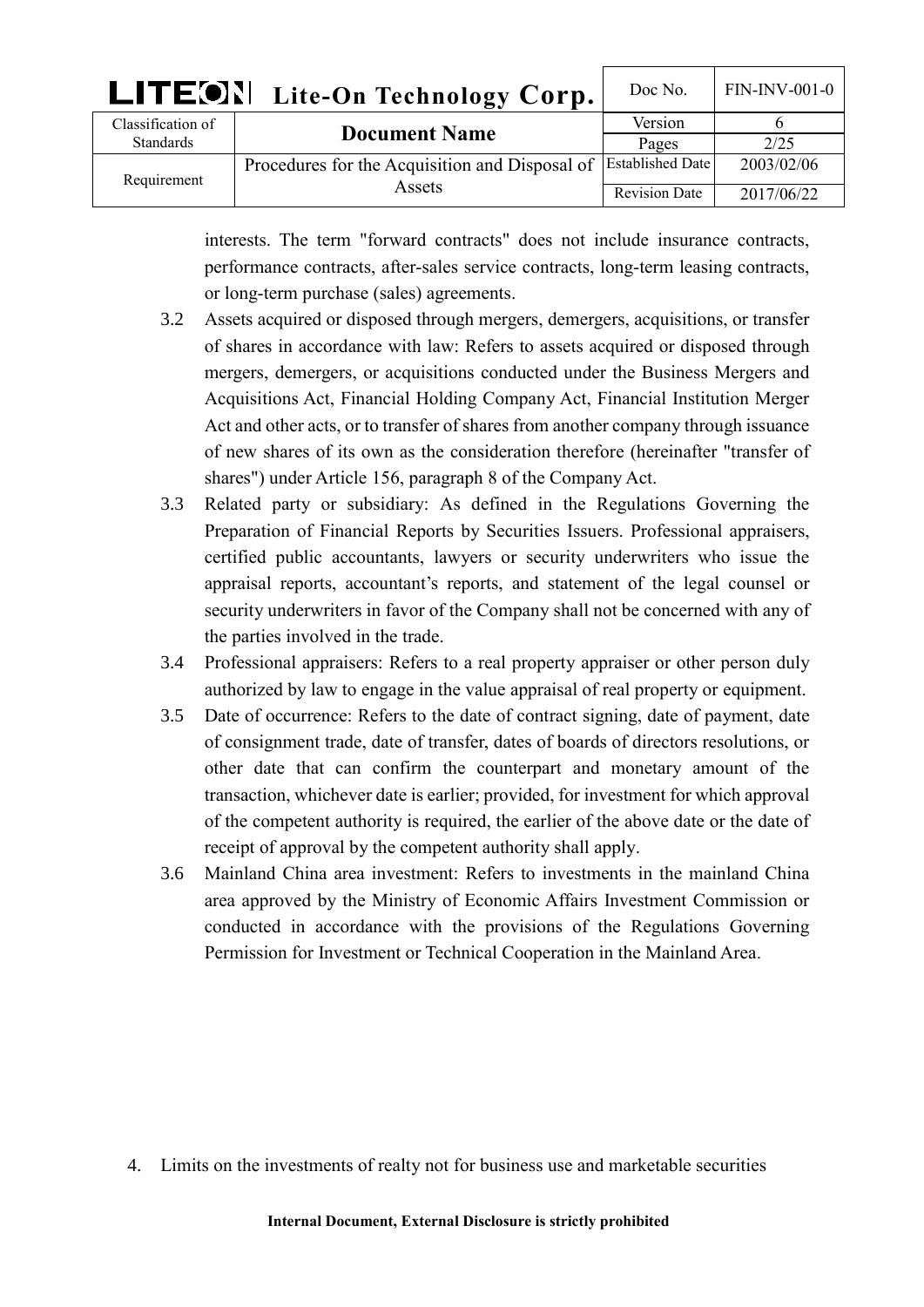| <b>LITEON</b> Lite-On Technology Corp. |                                                | Doc No.                 | $FIN-INV-001-0$ |
|----------------------------------------|------------------------------------------------|-------------------------|-----------------|
| Classification of                      | <b>Document Name</b>                           | Version                 |                 |
| <b>Standards</b>                       |                                                | Pages                   | 3/25            |
| Requirement                            | Procedures for the Acquisition and Disposal of | <b>Established Date</b> | 2003/02/06      |
|                                        | Assets                                         | <b>Revision Date</b>    | 2017/06/22      |

the Company and respective subsidiary may acquire the aforementioned assets in accordance with the following limits:

|                                                | The Company                 | Investment<br>holding<br>Company          | Other subsidiaries                |
|------------------------------------------------|-----------------------------|-------------------------------------------|-----------------------------------|
| Realty not for business use                    | 15% of net worth            |                                           | 5% of the net worth of parent     |
| Investment of marketable<br>securities         | $150\%$ of the net<br>worth | 100% of the net<br>worth of<br>subsidiary | 10% of the net worth<br>of parent |
| Amount of investment on<br>individual security | 50% of the net<br>worth     | 100% of the net<br>worth of<br>subsidiary | 5% of the net worth<br>of parent  |

- 5. The Acquisition or Disposition of Marketable Securities by the Company
	- 5.1 Evaluation and Operation Process

The Company may buy or sell marketable securities in accordance with the regulations governing the investment cycle under the Company's internal control system.

- 5.2 Decision-Making Process on the terms and conditions of trade and authorized limit of investment
	- 5.2.1 For securities traded on the stock exchange or OTC market, shall prior to the date of occurrence of the event, obtain financial statements of the issuing company for the most recent period, certified or reviewed by a certified public accountant, for reference in appraising the transaction price. The responsible department shall make their decision with reference to the said statements and the market situation. The limit of investment shall be granted in accordance with the line of authority for decision-making.
	- 5.2.2 For securities not traded on the stock exchange or OTC market, shall prior to the date of occurrence of the event, obtain financial statements of the issuing company for the most recent period, certified or reviewed by a certified public accountant, for reference in appraising the transaction price. After determining the earning per share, profitability and the potential of the securities. The limit of investment shall be granted in accordance with the line of authority for decision-making.
- 5.3 If the dollar transaction amount of the Company acquiring or disposing of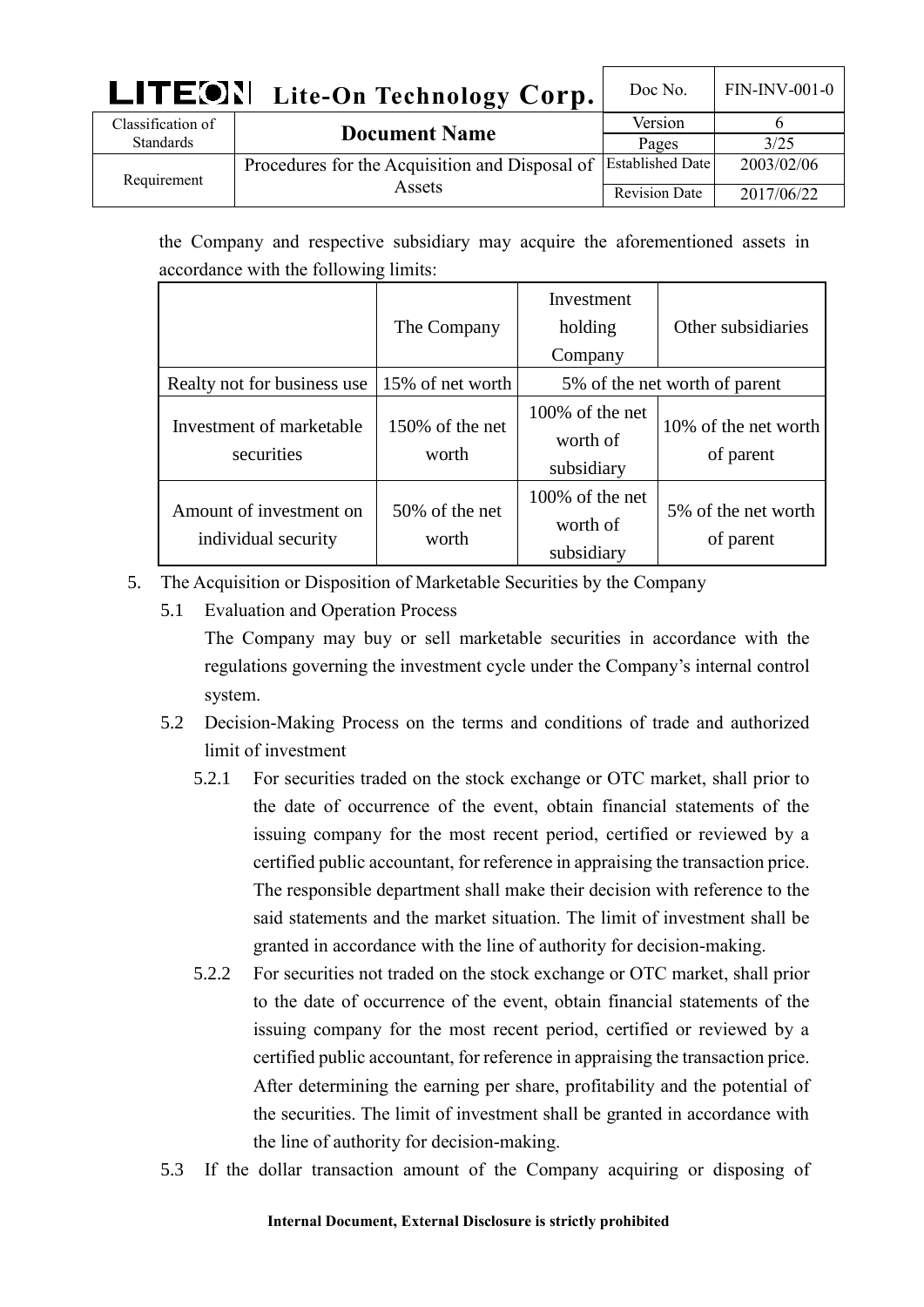| <b>LITEON</b> Lite-On Technology Corp. |                                                | Doc No.                 | <b>FIN-INV-001-0</b> |
|----------------------------------------|------------------------------------------------|-------------------------|----------------------|
| Classification of                      | <b>Document Name</b>                           | Version                 |                      |
| <b>Standards</b>                       | Pages                                          | 4/25                    |                      |
| Requirement                            | Procedures for the Acquisition and Disposal of | <b>Established Date</b> | 2003/02/06           |
|                                        | Assets                                         | <b>Revision Date</b>    | 2017/06/22           |

securities is 20 percent of the Company's paid-in capital or NT\$300 million or more, the Company shall additionally engage a certified public accountant prior to the date of occurrence of the event to provide an opinion regarding the reasonableness of the transaction price. If the CPA needs to use the report of an expert as evidence, the CPA shall do so in accordance with the provisions of Statement of Auditing Standards No. 20 published by the Accounting Research and Development Foundation (hereinafter referred to as "ARDF"). This requirement does not apply, however, to publicly quoted prices of securities that have an active market, or where otherwise provided by regulations of the Financial Supervisory Commission (FSC).

- 6. Acquisition or disposal of realty or equipment
	- 6.1 Evaluation and Operation Process

The Company may buy or sell realty and equipment in accordance with the regulations governing the Property, Plant and Equipment cycle under the Company's internal control system.

- 6.2 Decision-Making Process on the terms and conditions of trade and authorized limit of investment
	- 6.2.1 In acquiring or disposing realty, the respective department shall consult the announced present value, appraised value (including the appraisal report), the actual price for the transaction of real property in the vicinity, negotiated terms and conditions of trade and compile into an analysis report and present to the board chairman. The authorized limit of acquisition or disposition shall be based on the line of authority.
	- 6.2.2 For the acquisition or disposition of equipment, the respective department shall make an inquiry, compare the offer, negotiate on the price or submit to bidding. The limit shall be based on the line of authority.
- 6.3 In acquiring or disposing of real property or equipment where the transaction amount reaches 20 percent of the Company's paid-in capital or NT\$300 million or more, the Company, unless transacting with a government agency, engaging others to build on its own land, engaging others to build on rented land, or acquiring or disposing of equipment for business use, shall obtain an appraisal report prior to the date of occurrence of the event from a professional appraiser and shall further comply with the following provisions: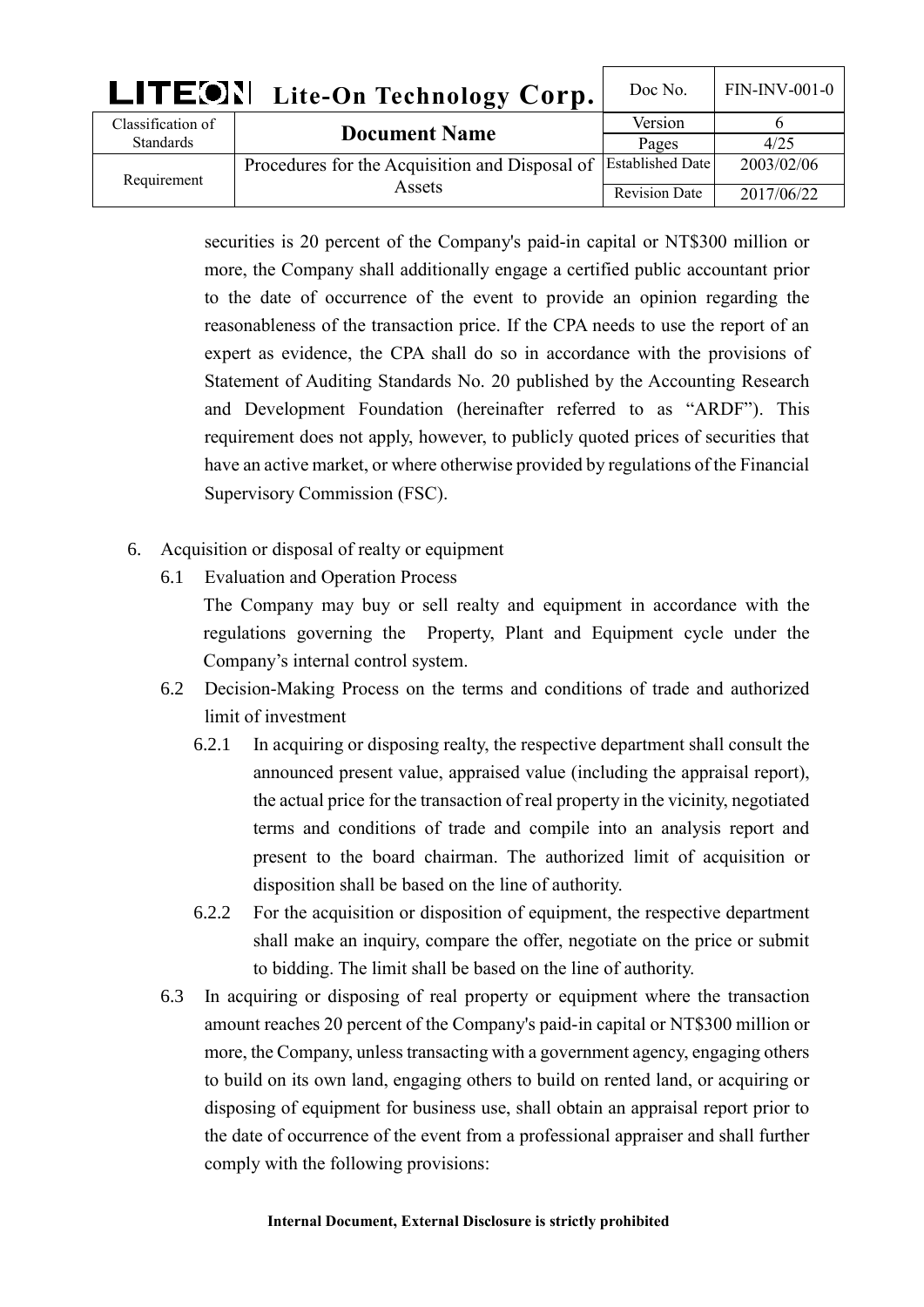| <b>LITEON</b> Lite-On Technology Corp. |                                                | Doc No.                          | <b>FIN-INV-001-0</b> |
|----------------------------------------|------------------------------------------------|----------------------------------|----------------------|
| Classification of<br><b>Standards</b>  | <b>Document Name</b>                           | Version                          | 5/25                 |
|                                        | Procedures for the Acquisition and Disposal of | Pages<br><b>Established Date</b> | 2003/02/06           |
| Requirement                            | Assets                                         | <b>Revision Date</b>             | 2017/06/22           |
|                                        |                                                |                                  |                      |

- 6.3.1 Where due to special circumstances it is necessary to give a limited price, specified price, or special price as a reference basis for the transaction price, the transaction shall be submitted for approval in advance by the board of directors, and the same procedure shall be followed for any future changes to the terms and conditions of the transaction.
- 6.3.2 Where the transaction amount is NT\$1 billion or more, appraisals from two or more professional appraisers shall be obtained.
- 6.3.3 Where any one of the following circumstances applies with respect to the professional appraiser's appraisal results, unless all the appraisal results for the assets to be acquired are higher than the transaction amount, or all the appraisal results for the assets to be disposed of are lower than the transaction amount, a certified public accountant shall be engaged to perform the appraisal in accordance with the provisions of Statement of Auditing Standards No. 20 published by the ARDF and render a specific opinion regarding the reason for the discrepancy and the appropriateness of the transaction price:
	- 6.3.3.1 The discrepancy between the appraisal result and the transaction amount is 20 percent or more of the transaction amount.
	- 6.3.3.2 The discrepancy between the appraisal results of two or more professional appraisers is 10 percent or more of the transaction amount.
- 6.3.4 No more than 3 months may elapse between the date of the appraisal report issued by a professional appraiser and the contract execution date; provided, where the publicly announced current value for the same period is used and not more than 6 months have elapsed, an opinion may still be issued by the original professional appraiser.
- 7. The Acquisition or Disposition of memberships or Intangible Assets
	- 7.1 Evaluation and Operation Process

The Company may buy or sell memberships or intangible assets with the presentation of relevant appraisal reports and carried out in accordance with the line of authority of the Company and the following procedure.

7.2 Decision-Making Process on the terms and conditions of trade and authorized limit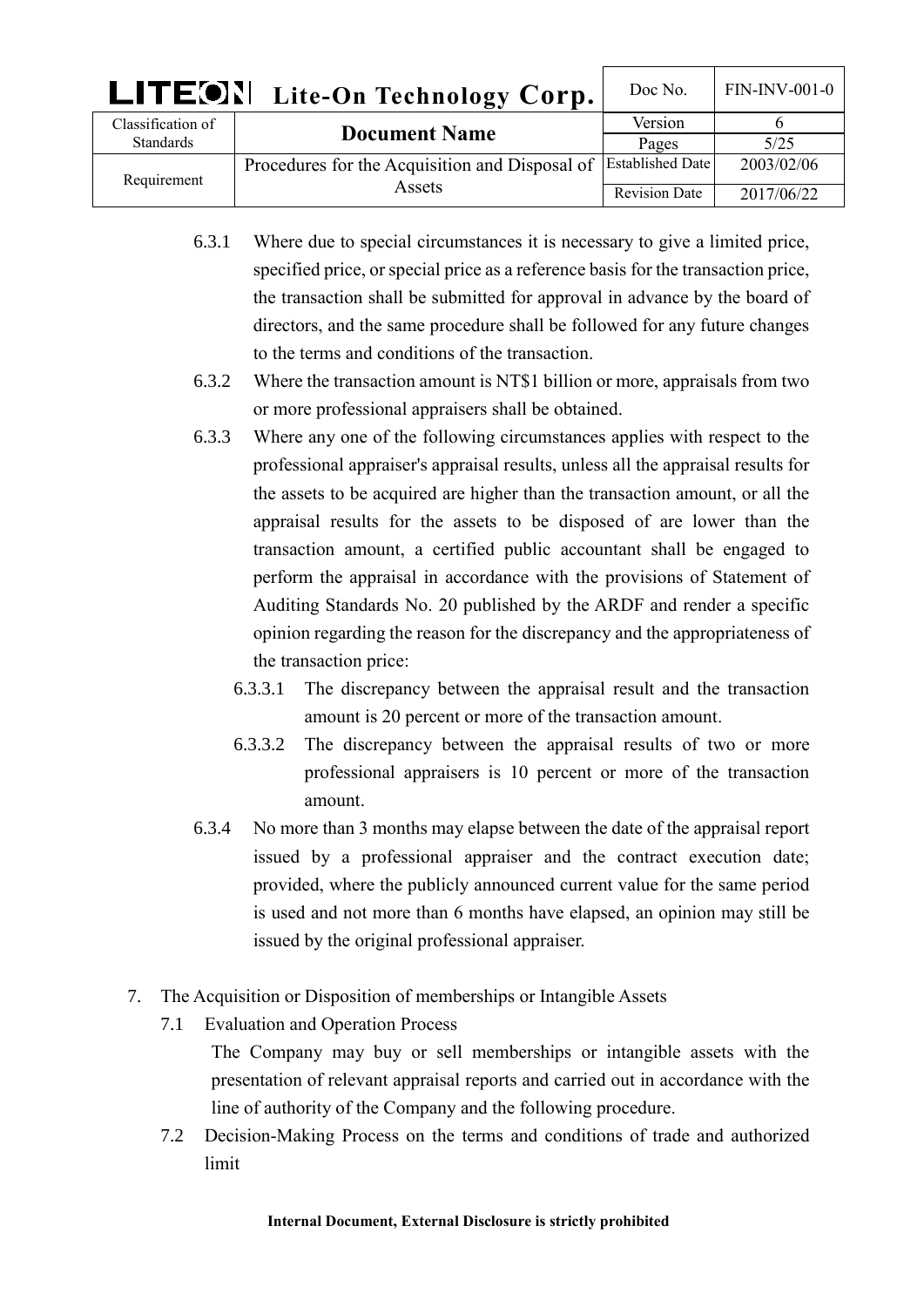| <b>LITEON</b> Lite-On Technology Corp. |                                                | Doc No.                 | <b>FIN-INV-001-0</b> |
|----------------------------------------|------------------------------------------------|-------------------------|----------------------|
| Classification of                      | <b>Document Name</b>                           | Version                 |                      |
| <b>Standards</b>                       |                                                | Pages                   | 6/25                 |
| Requirement                            | Procedures for the Acquisition and Disposal of | <b>Established Date</b> | 2003/02/06           |
|                                        | Assets                                         | <b>Revision Date</b>    | 2017/06/22           |

- 7.2.1 In acquiring or disposing of memberships, the respective department shall consult the fair market price for determining the terms and conditions of the deal and the price. An analysis report for such purpose shall be compiled and submitted for the Group CEO's approval. If the amount of transaction falls below 1% of the Company's paid in capital or NT\$3 million, it shall be submitted for approval by the board chairman and presented to the nearest board session for recognition. For transaction values exceeding NT\$3 million, submit for the approval from the board in advance.
- 7.2.2 In acquiring or disposing of intangible assets, the respective department shall consult the appraisal reports issued by professional appraisers or the fair market price for determining the terms and conditions of the deal and the price. An analysis report for such purpose shall be compiled and submitted for approval by the board chairman. If the transaction amount falls below 10% of the Company's paid in capital or NT\$20 million, submit for the board chairman's approval and present to the nearest board session for recognition. For transaction values exceeding NT\$20 million, submit for the approval of the board in advance.
- 7.3 The Company acquires or disposes of memberships or intangible assets and the transaction amount reaches 20 percent or more of paid-in capital or NT\$300 million or more, except in transactions with a government agency, the Company shall engage a certified public accountant prior to the date of occurrence of the event to render an opinion on the reasonableness of the transaction price; the CPA shall comply with the provisions of Statement of Auditing Standards No. 20 published by the ARDF.
- 8. Where the Company acquires or disposes of assets through court auction procedures, the evidentiary documentation issued by the court may be substituted for the appraisal report or CPA opinion.
- 9. Related Party Transactions
	- 9.1 When the Company engages in any acquisition or disposal of assets from or to a related party, in addition to comply with the procedure in section  $5\sim$ 7, ensuring that the necessary resolutions in this section are adopted and the reasonableness of the transaction terms is appraised. If the transaction amount reaches 10 percent or more of the Company's total assets, the Company shall also obtain an appraisal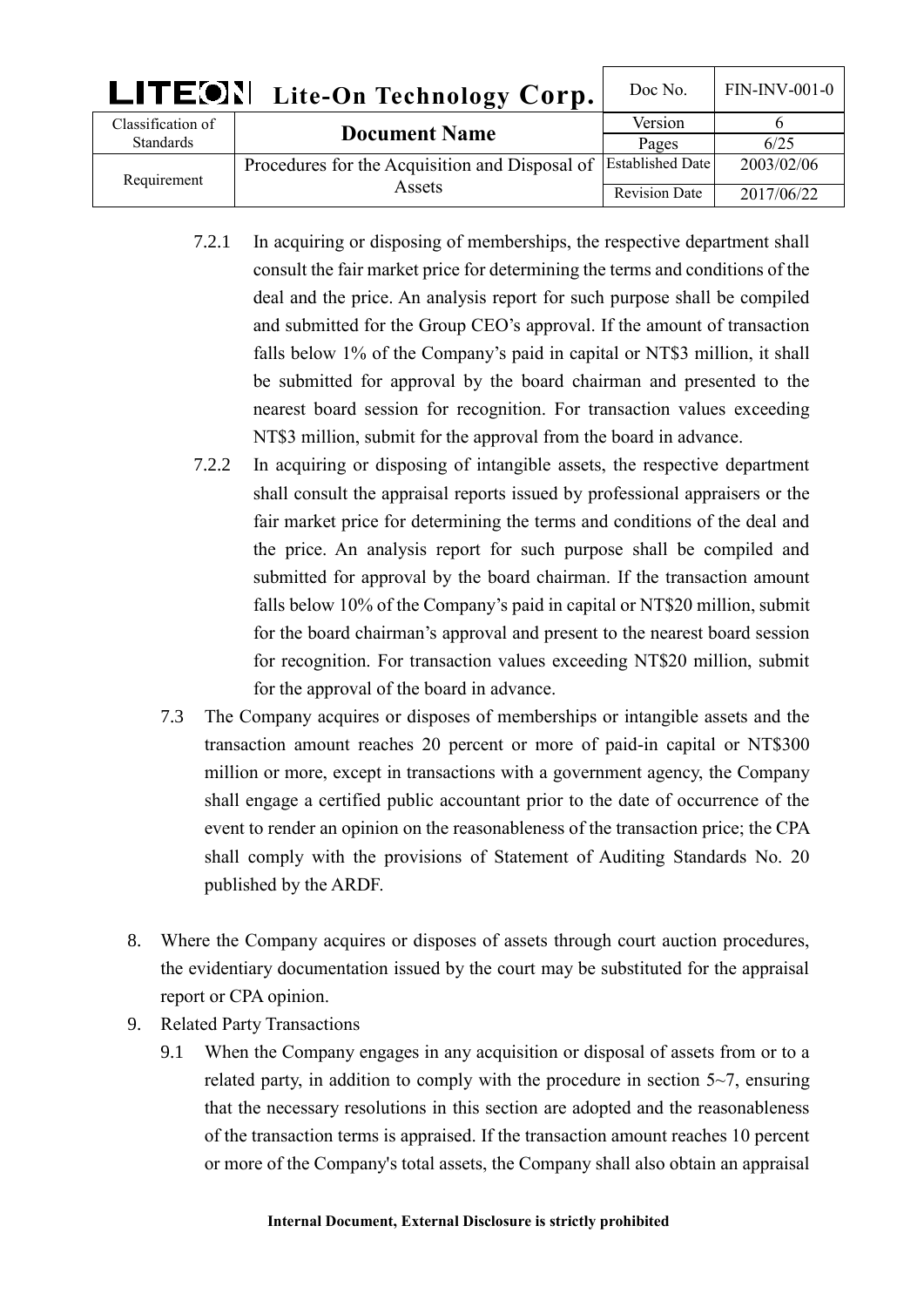| LITEON Lite-On Technology Corp. |                                                | Doc No.                 | $FIN-INV-001-0$ |
|---------------------------------|------------------------------------------------|-------------------------|-----------------|
| Classification of               | <b>Document Name</b>                           | Version                 |                 |
| <b>Standards</b>                |                                                | Pages                   | 7/25            |
| Requirement                     | Procedures for the Acquisition and Disposal of | <b>Established Date</b> | 2003/02/06      |
|                                 | Assets                                         | <b>Revision Date</b>    | 2017/06/22      |

report from a professional appraiser or a CPA's opinion in compliance with the provisions of the section 5~7.

When judging whether a trading counterparty is a related party, in addition to legal formalities, the substance of the relationship shall also be considered.

9.2 Evaluation and Operation Process

The Company intends to acquire or dispose of real property from or to a related party, or when it intends to acquire or dispose of assets other than real property from or to a related party and the transaction amount reaches 20 percent or more of paid-in capital, 10 percent or more of the Company's total assets, or NT\$300 million or more, except in trading of government bonds or bonds under repurchase and resale agreements, or subscription or redemption of money market funds issued by domestic securities investment trust enterprises (SITE), the Company may not proceed to enter into a transaction contract or make a payment until the following matters have been and approved by the audit committee and resolved by the board of directors:

- 9.2.1 The purpose, necessity and anticipated benefit of the acquisition or disposal of assets.
- 9.2.2 The reason for choosing the related party as a trading counterparty.
- 9.2.3 With respect to the acquisition of real property from a related party, information regarding appraisal of the reasonableness of the preliminary transaction terms in accordance with section 9.3.
- 9.2.4 The date and price at which the related party originally acquired the real property, the original trading counterparty, and that trading counterparty's relationship to the Company and the related party.
- 9.2.5 Monthly cash flow forecasts for the year commencing from the anticipated month of signing of the contract, and evaluation of the necessity of the transaction, and reasonableness of the funds utilization.
- 9.2.6 An appraisal report from a professional appraiser or a CPA's opinion obtained in compliance with section 9.1.
- 9.2.7 Restrictive covenants and other important stipulations associated with the transaction.

With respect to the acquisition or disposal of business-use equipment between the Company and its parent or subsidiaries, the Company's board of directors may delegate the board chairman to decide such matters when the transaction is within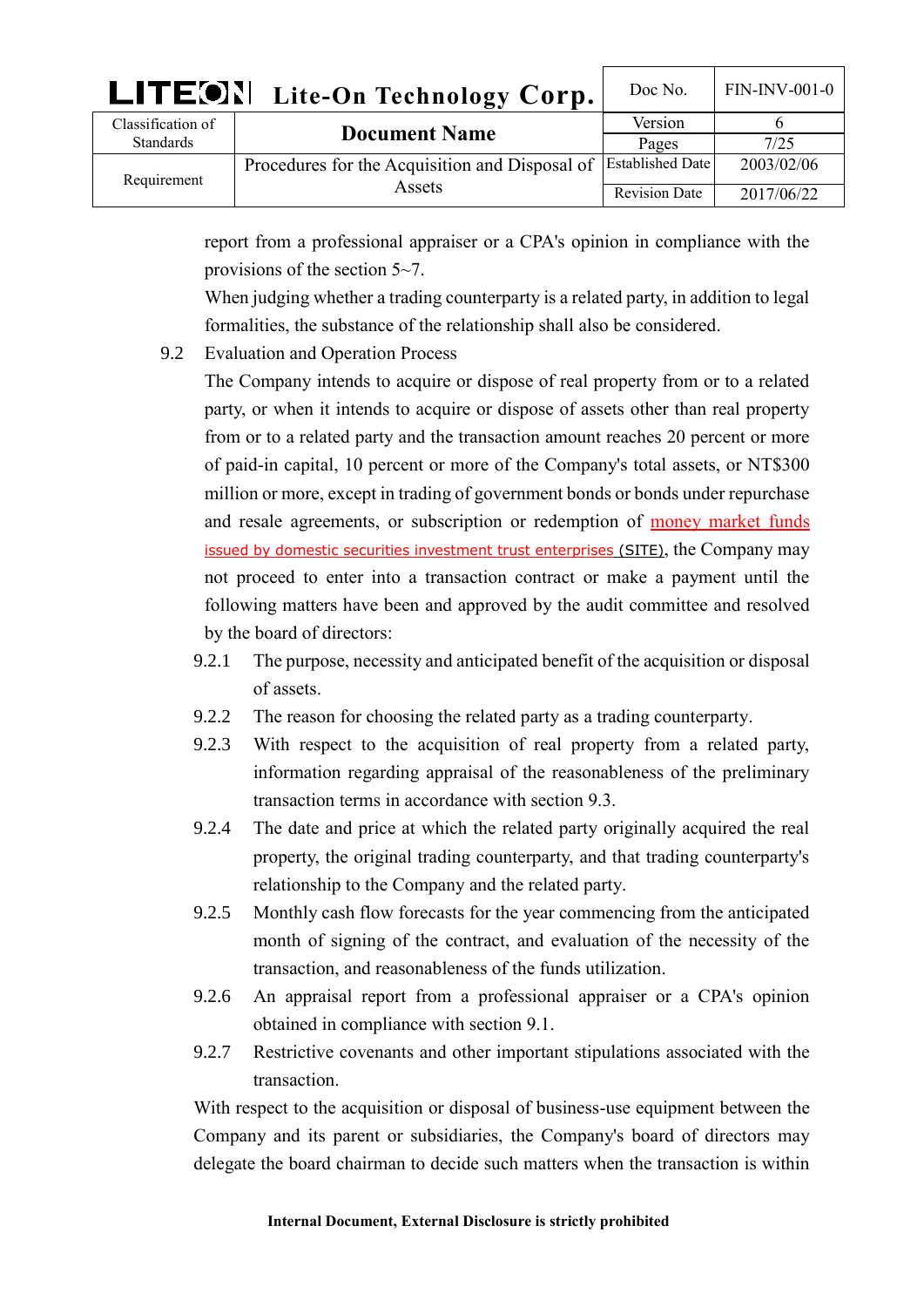| <b>LITEON</b> Lite-On Technology Corp. |                                                                 | Doc No.              | $FIN-INV-001-0$ |
|----------------------------------------|-----------------------------------------------------------------|----------------------|-----------------|
| Classification of                      | <b>Document Name</b>                                            | Version              |                 |
| <b>Standards</b>                       |                                                                 | Pages                | 8/25            |
| Requirement                            | Procedures for the Acquisition and Disposal of Established Date |                      | 2003/02/06      |
|                                        | Assets                                                          | <b>Revision Date</b> | 2017/06/22      |

a certain amount and have the decisions subsequently submitted to and ratified by the next board of directors meeting.

Where the position of independent director has been created in accordance with the provisions of the Act, when a matter is submitted for discussion by the board of directors pursuant to the preceding paragraph, the board of directors shall take into full consideration each independent director's opinions. If an independent director objects to or expresses reservations about any matter, it shall be recorded in the minutes of the board of directors meeting.

Where an audit committee has been established in accordance with the provisions of the Act, the matters which requires recognition by the supervisors shall first be approved by more than half of all audit committee members and then submitted to the board of directors for a resolution. If approval of more than half of all audit committee members as required is not obtained, the procedures may be implemented if approved by more than two-thirds of all directors, and the resolution of the audit committee shall be recorded in the minutes of the board of directors meeting. The terms "all audit committee members" and "all directors" shall be counted as the actual number of persons currently holding those positions

- 9.3 Assessment on the cost of transaction
	- 9.3.1 The Company that acquires real property from a related party shall evaluate the reasonableness of the transaction costs by the following means:
		- 9.3.1.1 Based upon the related party's transaction price plus necessary interest on funding and the costs to be duly borne by the buyer. "Necessary interest on funding" is imputed as the weighted average interest rate on borrowing in the year the Company purchases the property; provided, it may not be higher than the maximum nonfinancial industry lending rate announced by the Ministry of Finance.
		- 9.3.1.2 Total loan value appraisal from a financial institution where the related party has previously created a mortgage on the property as security for a loan; provided, the actual cumulative amount loaned by the financial institution shall have been 70 percent or more of the financial institution's appraised loan value of the property and the period of the loan shall have been 1 year or more. However, this shall not apply where the financial institution is a related party of one of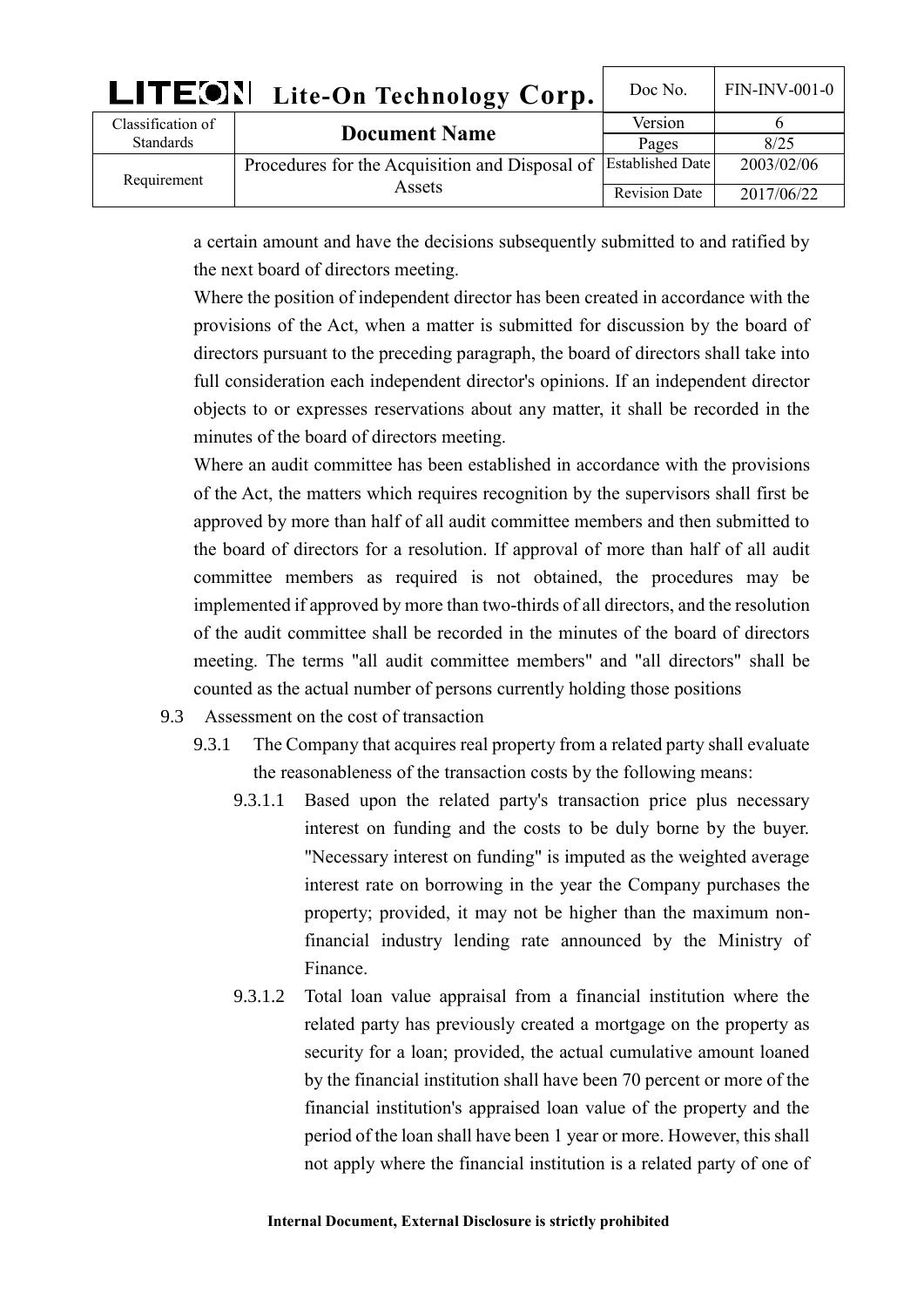| LITEON Lite-On Technology Corp. |                                                                   | Doc No.              | <b>FIN-INV-001-0</b> |
|---------------------------------|-------------------------------------------------------------------|----------------------|----------------------|
| Classification of               | <b>Document Name</b>                                              | Version              |                      |
| <b>Standards</b>                |                                                                   | Pages                | 9/25                 |
| Requirement                     | Procedures for the Acquisition and Disposal of   Established Date |                      | 2003/02/06           |
|                                 | Assets                                                            | <b>Revision Date</b> | 2017/06/22           |

the trading counterparties.

Where land and structures thereupon are combined as a single property purchased in one transaction, the transaction costs for the land and the structures may be separately appraised in accordance with either of the means listed in section 9.3.1.1 and 9.3.1.2.

The Company that acquires real property from a related party and appraises the cost of the real property in accordance with 9.3.1.1 and 9.3.1.2 shall also engage a CPA to check the appraisal and render a specific opinion.

Where the Company acquires real property from a related party and one of the following circumstances exists, the acquisition shall be conducted in accordance with section 9.2 and do not apply the paragraph  $1~3$  of the section 9.3.1.1 and section 9.3.1.2:

- 9.3.1.2.1 The related party acquired the real property through inheritance or as a gift.
- 9.3.1.2.2 More than 5 years will have elapsed from the time the related party signed the contract to obtain the real property to the signing date for the current transaction.
- 9.3.1.2.3 The real property is acquired through signing of a joint development contract with the related party, or through engaging a related party to build real property, either on the Company's own land or on rented land.
- 9.3.2 When the results of the Company's appraisal conducted in accordance with section 9.3.1 are uniformly lower than the transaction price, the matter shall be handled in compliance with section 9.3.3. However, where the following circumstances exist, objective evidence has been submitted and specific opinions on reasonableness have been obtained from a professional real property appraiser and a CPA have been obtained, this restriction shall not apply:
	- 9.3.2.1 Where the related party acquired undeveloped land or leased land for development, it may submit proof of compliance with one of the following conditions: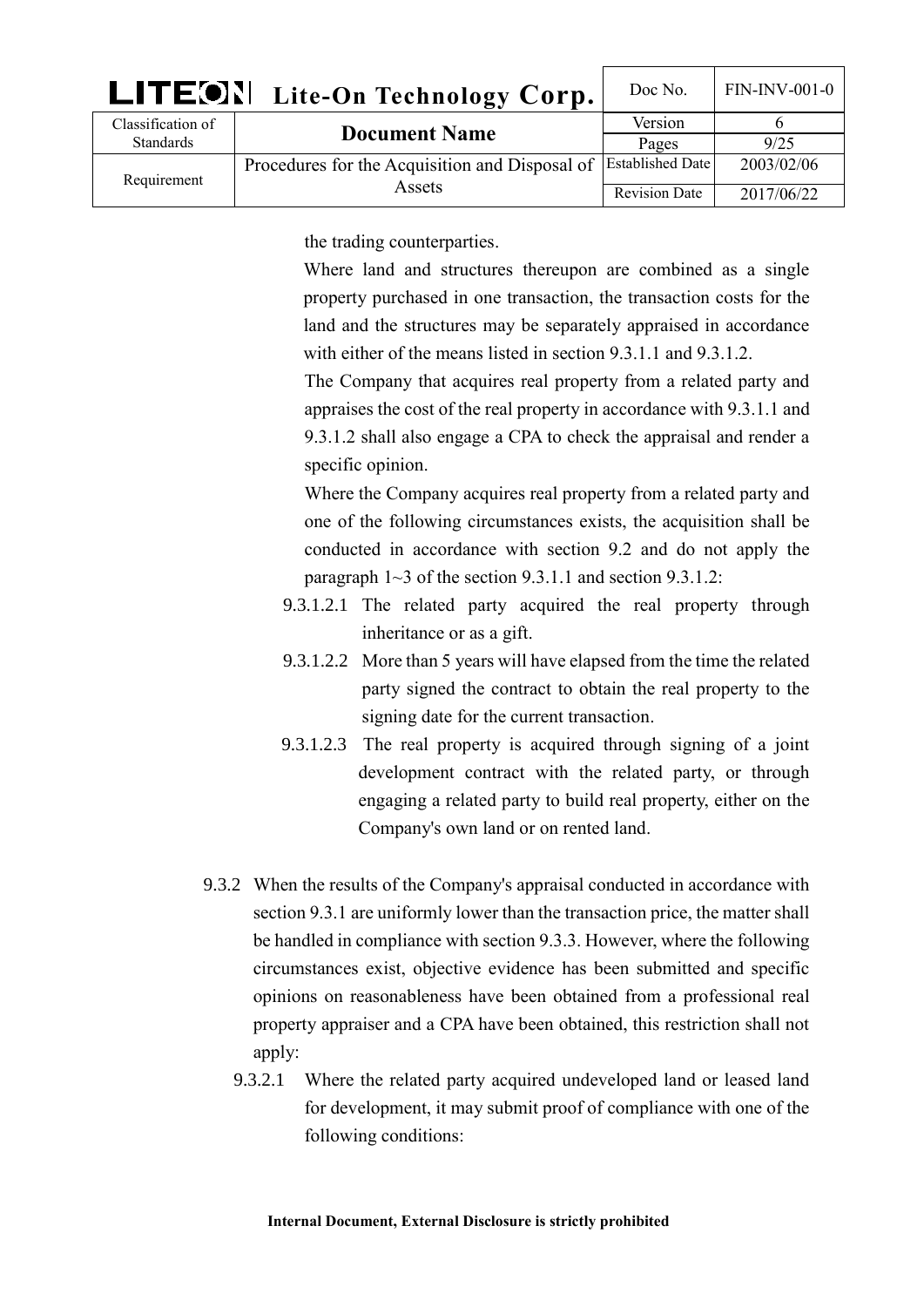| <b>LITEON</b> Lite-On Technology Corp. |                                                | Doc No.                 | <b>FIN-INV-001-0</b> |
|----------------------------------------|------------------------------------------------|-------------------------|----------------------|
| Classification of                      | <b>Document Name</b>                           | Version                 |                      |
| <b>Standards</b>                       |                                                | Pages                   | 10/25                |
| Requirement                            | Procedures for the Acquisition and Disposal of | <b>Established Date</b> | 2003/02/06           |
|                                        | Assets                                         | <b>Revision Date</b>    | 2017/06/22           |

- 9.3.2.1.1 Where undeveloped land is appraised in accordance with the means in the preceding Article, and structures according to the related party's construction cost plus reasonable construction profit are valued in excess of the actual transaction price. The "Reasonable construction profit" shall be deemed the average gross operating profit margin of the related party's construction division over the most recent 3 years or the gross profit margin for the construction industry for the most recent period as announced by the Ministry of Finance, whichever is lower.
- 9.3.2.1.2 Completed transactions by unrelated parties within the preceding year involving other floors of the same property or neighboring or closely valued parcels of land, where the land area and transaction terms are similar after calculation of reasonable price discrepancies in floor or area land prices in accordance with standard property market practices.
- 9.3.2.1.3 Completed leasing transactions by unrelated parties for other floors of the same property from within the preceding year, where the transaction terms are similar after calculation of reasonable price discrepancies among floors in accordance with standard property leasing market practices.
- 9.3.2.2 Where the Company acquiring real property from a related party provides evidence that the terms of the transaction are similar to the terms of transactions completed for the acquisition of neighboring or closely valued parcels of land of a similar size by unrelated parties within the preceding year.
- 9.3.2.3 Completed transactions for neighboring or closely valued parcels of land in the preceding paragraph in principle refers to parcels on the same or an adjacent block and within a distance of no more than 500 meters or parcels close in publicly announced current value; transaction for similarly sized parcels in principle refers to transactions completed by unrelated parties for parcels with a land area of no less than 50 percent of the property in the planned transaction; within the preceding year refers to the year preceding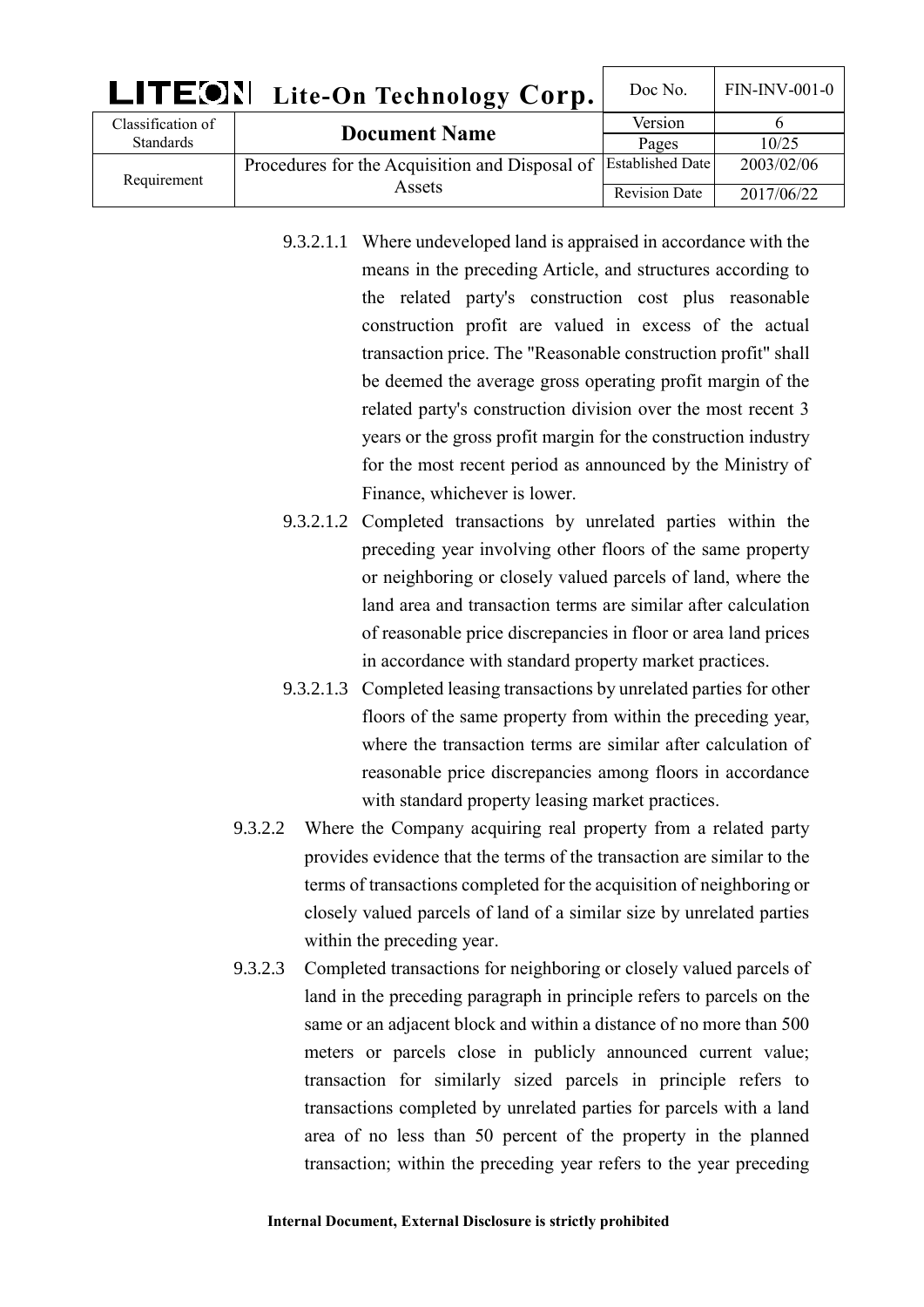| LITEON Lite-On Technology Corp. |                                                                 | Doc No.              | $FIN-INV-001-0$ |
|---------------------------------|-----------------------------------------------------------------|----------------------|-----------------|
| Classification of               | <b>Document Name</b>                                            | Version              |                 |
| <b>Standards</b>                |                                                                 | Pages                | 11/25           |
| Requirement                     | Procedures for the Acquisition and Disposal of Established Date |                      | 2003/02/06      |
|                                 | Assets                                                          | <b>Revision Date</b> | 2017/06/22      |

the date of occurrence of the acquisition of the real property.

- 9.3.3 Where the Company acquires real property from a related party and the results of appraisals conducted in accordance with section 9.3.1 and section 9.3.2 are uniformly lower than the transaction price, the following steps shall be taken:
	- 9.3.3.1 A special reserve shall be set aside in accordance with Article 41, paragraph 1 of the Act against the difference between the real property transaction price and the appraised cost, and may not be distributed or used for capital increase or issuance of bonus shares. Where the Company uses the equity method to account for its investment in another company, then the special reserve called for under Article 41, paragraph of the Act shall be set aside pro rata in a proportion consistent with the share of public company's equity stake in the other company.
	- 9.3.3.2 The independent directors of audit committee shall comply with Article 218 of the Company Act.
	- 9.3.3.3 Actions taken pursuant to section 9.3.3.1 and section 9.3.3.2 shall be reported to a shareholders meeting, and the details of the transaction shall be disclosed in the annual report and any investment prospectus.

The Company that has set aside a special reserve under the preceding paragraph may not utilize the special reserve until it has recognized a loss on decline in market value of the assets it purchased at a premium, or they have been disposed of, or adequate compensation has been made, or the status quo ante has been restored, or there is other evidence confirming that there was nothing unreasonable about the transaction, and the FSC has given its consent. When the Company obtains real property from a related party, it shall also comply with the preceding two paragraphs if there is other evidence indicating that the acquisition was not an arms length transaction.

10. Procedure for the acquisition or disposition of creditor rights from financial institutions As a matter of policy, the Company shall not engage in the acquisition or disposition of creditor rights of financial institutions and may only do so at the approval of the board and under cautious assessment with the institution of relevant operational procedure.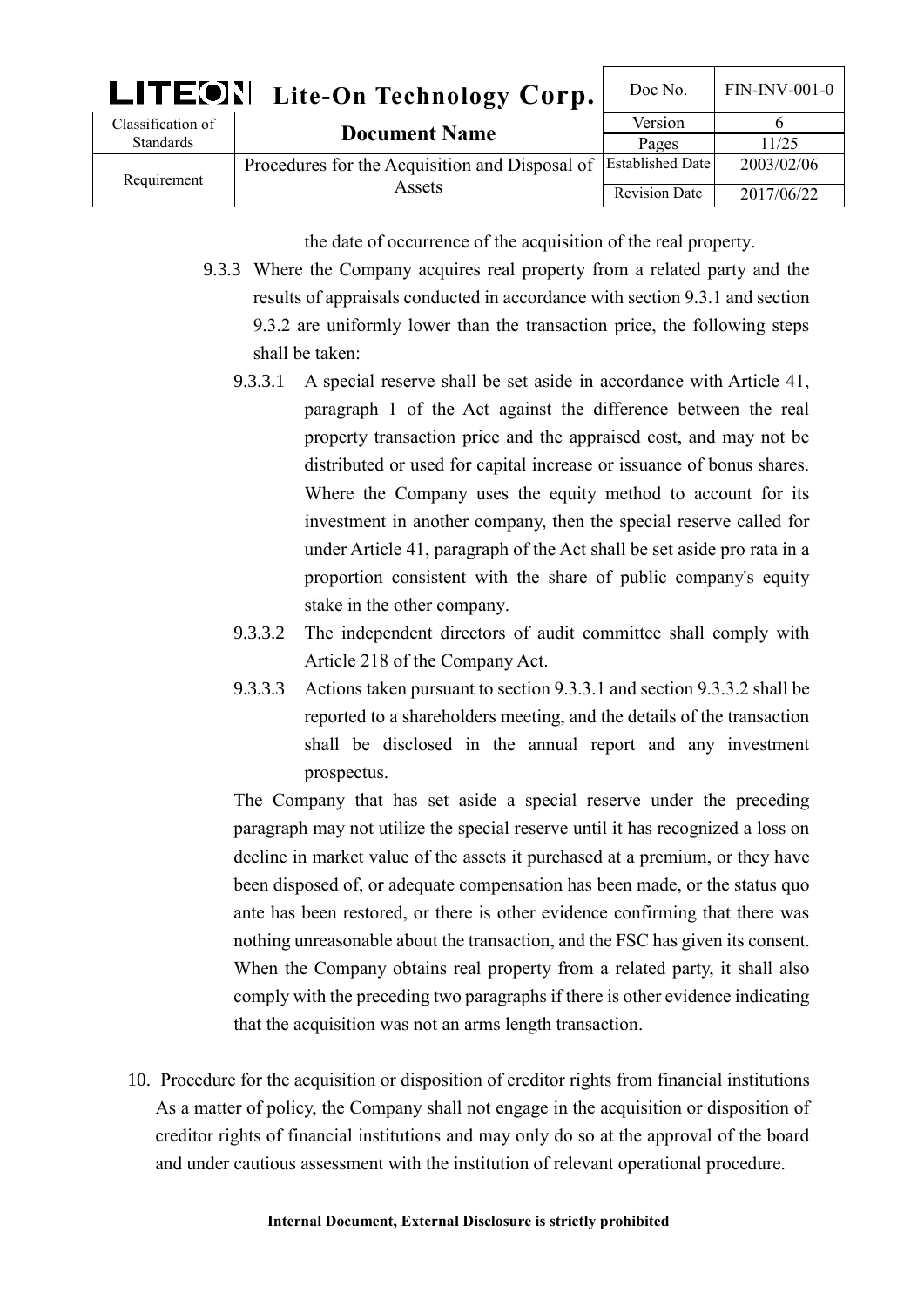| <b>LITEON</b> Lite-On Technology Corp. |                                                                 | Doc No.              | <b>FIN-INV-001-0</b> |
|----------------------------------------|-----------------------------------------------------------------|----------------------|----------------------|
| Classification of                      | <b>Document Name</b>                                            | Version              |                      |
| <b>Standards</b>                       |                                                                 | Pages                | 12/25                |
| Requirement                            | Procedures for the Acquisition and Disposal of Established Date |                      | 2003/02/06           |
|                                        | Assets                                                          | <b>Revision Date</b> | 2017/06/22           |

- 11. Procedure for the acquisition or disposition of derivatives
	- 11.1 Principle and guideline of trade
		- 11.1.1 Type of trade
			- Derivatives as defined in this procedure shall refer to section 3.1.
		- 11.1.2 Business (Hedge) Strategy

Derivative trade may only be conducted for assuring the Company's business profit. In so doing, the net position of company assets and liabilities and the anticipated use (outward investment, capital spending and surplus sinks back) shall be taken into account. The assets and liabilities position for the next quarter shall be considered for taking hedge in derivative trade and not for business.

- 11.1.3 Character of trade
	- 11.1.3.1 Hedge Trade:
		- A. Qualify for hedge accounting: Booking the transaction with hedge accounting principle when it follows the hedge accounting standards(Note 1)

(Note 1) "Hedge accounting" is defined in accordance with the R.O.C. Statement of Financial Accounting Standards (SFAS) No. 34 before December 31, 2012 and then in accordance with the International Accounting Standard 39 since January 1, 2013.

- B. Not qualify for hedge accounting: The hedge is not qualify for hedge accounting but almost the same effect on profit or loss for this type of hedging relationship can be achieved. The gain or loss from measuring the hedging instrument at fair value shall be recognized in profit or loss
- 11.1.3.2 Non-Hedge Trade:
	- A. Operating for business: the Company shall not deal with such kind of trade.
- 11.1.4 Authority and Responsibility
	- 11.1.4.1 Treasury
		- A. Map out the strategy for derivative trade.
		- B. Gather market information and make judgment on the trend and the risk.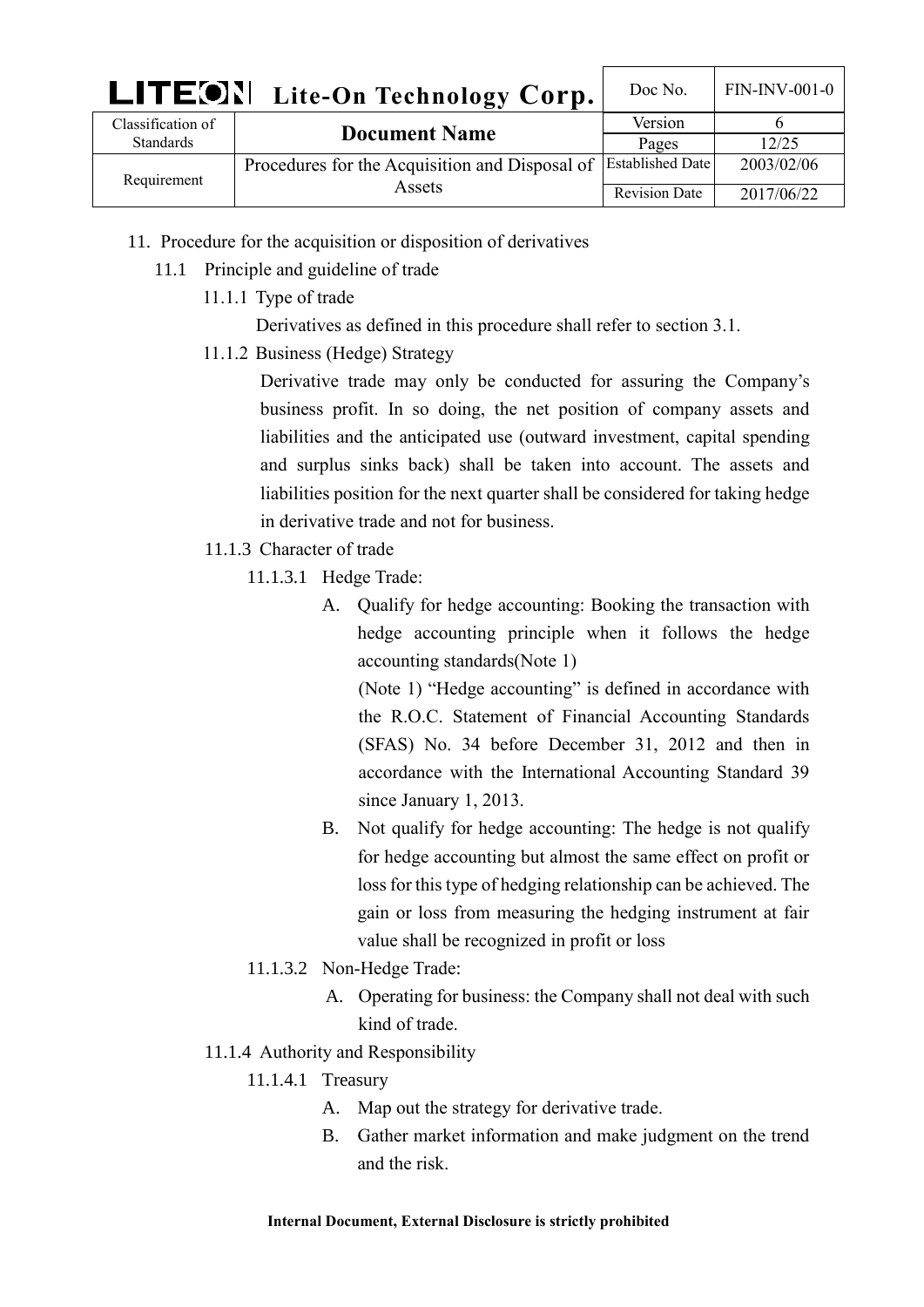| <b>LITEON</b> Lite-On Technology Corp. |                                                                   | Doc No.              | <b>FIN-INV-001-0</b> |
|----------------------------------------|-------------------------------------------------------------------|----------------------|----------------------|
| Classification of                      | <b>Document Name</b>                                              | Version              |                      |
| <b>Standards</b>                       |                                                                   | Pages                | 13/25                |
| Requirement                            | Procedures for the Acquisition and Disposal of   Established Date |                      | 2003/02/06           |
|                                        | Assets                                                            | <b>Revision Date</b> | 2017/06/22           |

- C. Conduct financial derivative trade and delivery.
- D. Access the efficiency of the hedging.
- E. Access the fair value of financial goods.
- F. Measure the hedging instrument.
- G. Measure the hedged items.

## 11.1.4.2 Accounting

- A. Application of stamp for confirming the transaction and make sure the book entry follows hedge accounting standards.
- B. Compile the listing of foreign exchange position.
- C. Regularly cross check with the banks on the exposure of trade.
- D. Compile periodic reports on the Company's exposure.
- 11.1.4.3 Legal: Contract a review and custody of relevant contract documents.
- 11.1.4.4 Audit: Conduct regular audit, monitor the derivative trade and present audit report to the Group CEO, audit committee and board members.
- 11.1.5 Performance Evaluation
	- 11.1.5.1 Hedge Trade:
		- A. Access the efficiency of hedging: In order to apply to hedge accounting, the hedge is expected to be highly effective (80%~125%) in achieving offsetting changes in fair value or cash flows attributable to the hedged risk.
		- B. This shall be base on the Company's annual goal set for derivative trade for hedge.
		- C. Treasury shall conduct an evaluation twice a month and report to the top officer of the Financial Division. A copy of this report shall be forwarded to the Office of Internal Audit for discussion on possible exposure and the hedge strategy for future operation.
	- 11.1.5.2 Non-Hedge Trade

The Company shall not deal with non-hedge trade.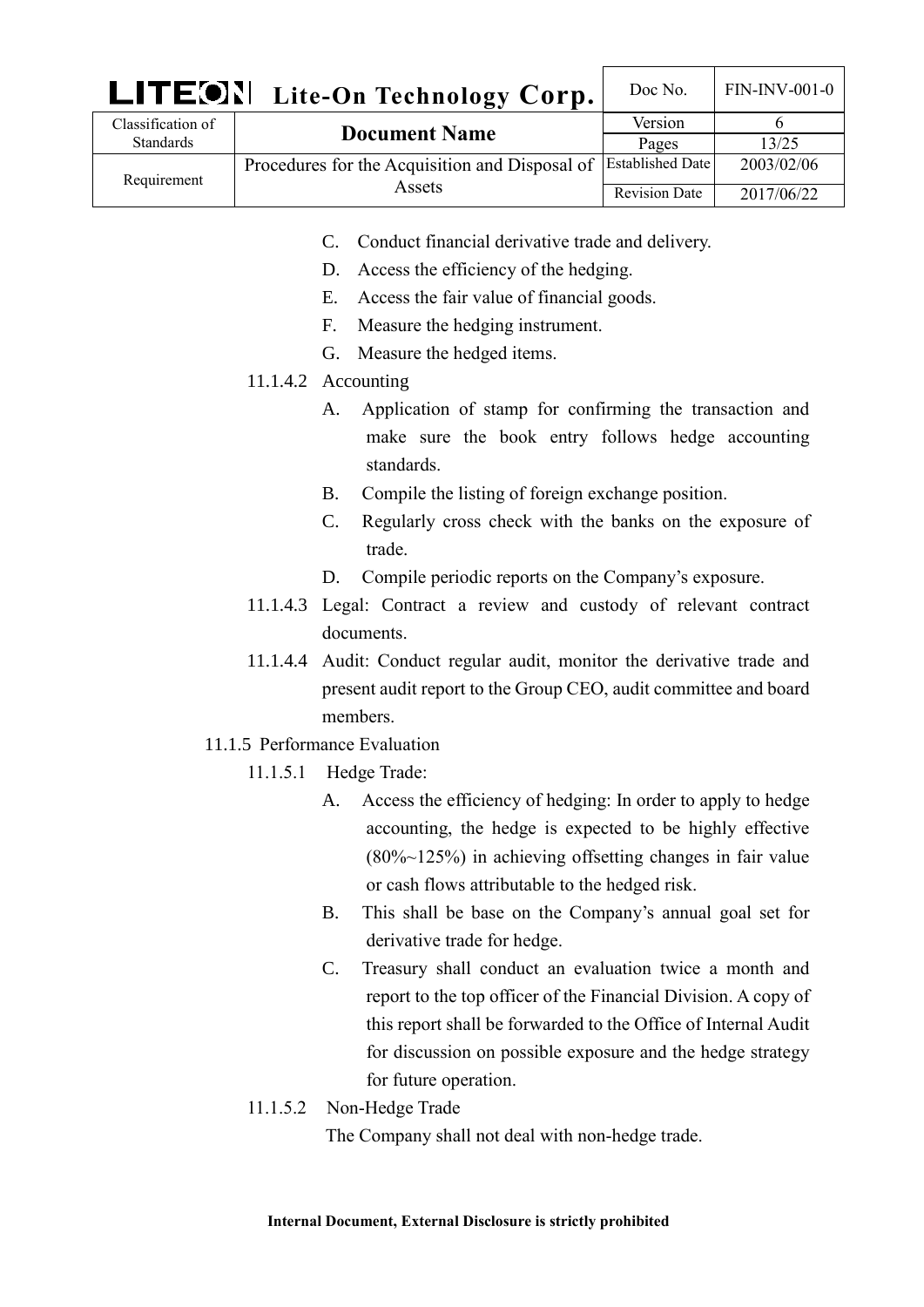| LITEON Lite-On Technology Corp. |                                                | Doc No.                 | $FIN-INV-001-0$ |
|---------------------------------|------------------------------------------------|-------------------------|-----------------|
| Classification of               | <b>Document Name</b>                           | Version                 |                 |
| <b>Standards</b>                |                                                | Pages                   | 14/25           |
| Requirement                     | Procedures for the Acquisition and Disposal of | <b>Established Date</b> | 2003/02/06      |
|                                 | Assets                                         | <b>Revision Date</b>    | 2017/06/22      |

## 11.1.6 Contract sum and set up the cut loss point

- 11.1.6.1 Contract Sum
	- A. Hedge Trade: This shall be lower than the sum of the net exposure of assets and liabilities plus anticipated position for future use (outward investment and capital spending). In addition, the expected exposure of assets and liabilities for the next quarter shall also be considered.
	- B. Non-Hedge Trade: the Company shall not deal with non-hedge trade.
- 11.1.6.2 Cut loss point of the entire exposure and individual contact
	- A. Hedge Trade: The purpose of conducting derivative trade is hedge. Therefore, the profit and loss shall be hedged by the position held by the Company. Accordingly, the cut loss point for the entire exposure and individual contract is 20% of the contract amount.

Where the fluctuation of interest and exchange rates may become critical (excess the cut loss point), the Company shall call for board chairman, Group CEO and relevant managers to meet in order to map out solutions.

B. Non-Hedge Trade:

The Company shall not deal with non-hedge trade.

- 11.2 Operation Procedure
	- 11.2.1 Authorized Limit and Line of Authority
		- 11.2.1.1 Hedge Trade
			- A. The top officer of the Financial Division is the ultimate decision-maker.
			- B. The top officer of the Financial Division is authorized to make decisions on the daily transaction limit and the cumulative amount of trade.

| Approved by                                         | Daily trade authorized limit | Net cumulative trade amount |
|-----------------------------------------------------|------------------------------|-----------------------------|
| The top officer of the<br><b>Financial Division</b> | Over US\$30Mio               | Over US\$100Mio             |
| VP/AVP                                              | US\$30Mio and below          | US\$100Mio and below        |
| Director                                            | US\$20Mio and below          | US\$50Mio and below         |

## **Internal Document, External Disclosure is strictly prohibited**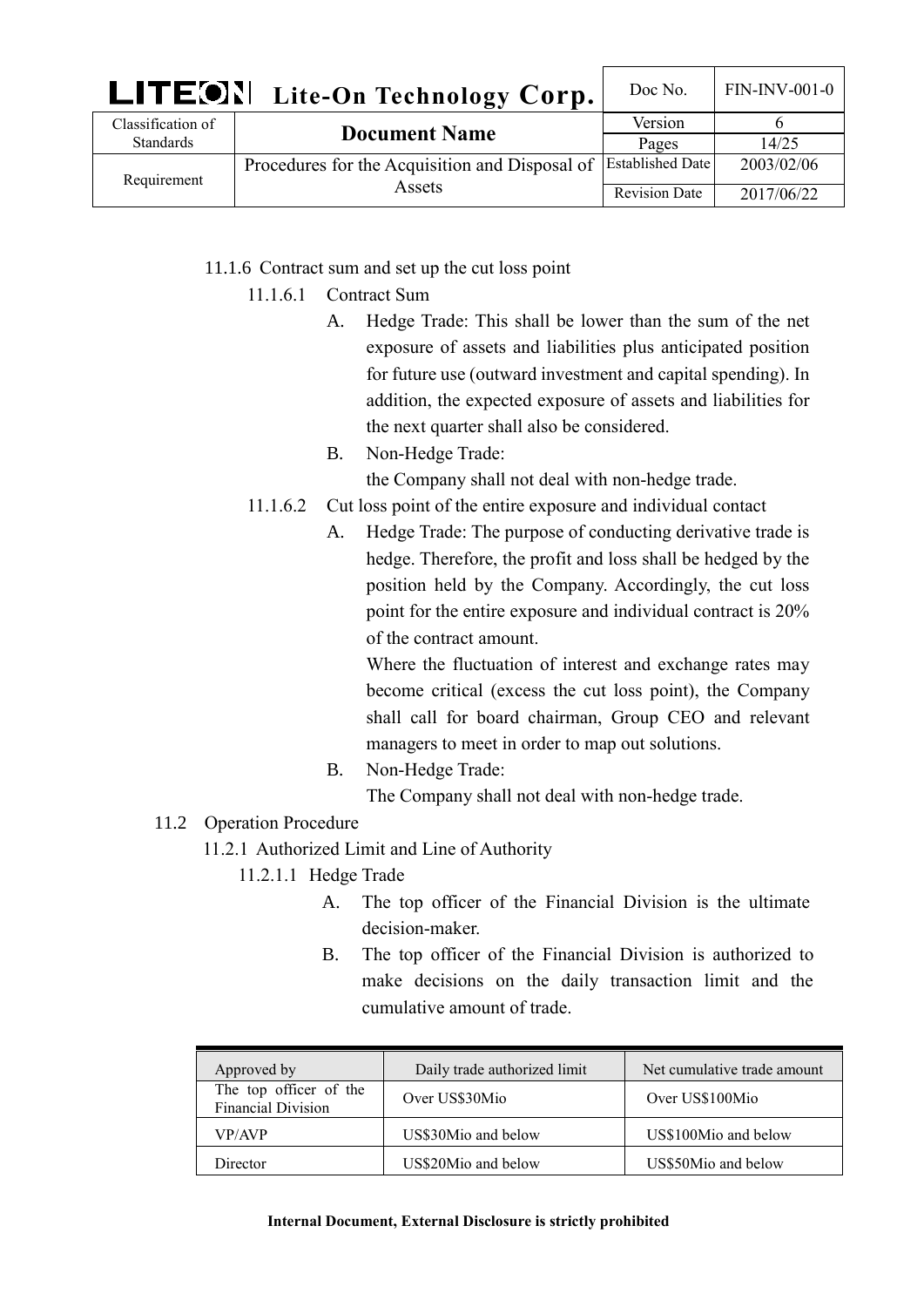|                   | LITEON Lite-On Technology Corp.                | Doc No.                 | <b>FIN-INV-001-0</b> |
|-------------------|------------------------------------------------|-------------------------|----------------------|
| Classification of | <b>Document Name</b>                           | Version                 |                      |
| <b>Standards</b>  |                                                | Pages                   | 15/25                |
| Requirement       | Procedures for the Acquisition and Disposal of | <b>Established Date</b> | 2003/02/06           |
|                   | Assets                                         | <b>Revision Date</b>    | 2017/06/22           |
|                   |                                                |                         |                      |

| raders | <b>IS\$5Mio</b> and below | US\$20Mio and below |
|--------|---------------------------|---------------------|
|        |                           |                     |

11.2.1.2 Non-Hedge Trade: the Company shall not deal with non-hedge trade.

## 11.2.2 Trading Unit

There are plenty of new derivatives coming into being over time and the potential risks of trade thereof are complex and highly unpredictable. It also involves the information of the Company's A/P and A/R. Therefore, such trade shall be conducted by personnel in Treasury at the consent of the top officer of the Financial Division. No other personnel may conduct derivative trade.

11.2.3 Operation Procedure

Please refer to the "Procedure for Financial Derivative Trade"(Appendix I)

11.3 Declaration Process

The Company shall, on a monthly basis, declare the status and the portfolio of derivative trade conducted by the Company and its subsidiaries until the end of the previous month online with the FSC.

11.4 Accounting

The accounting process of financial derivative trade shall be done in accordance with the GAAP (Note 2) announced by the ARDF.

(Note 2) The "GAAP" is defined in accordance with the R.O.C. Statement of Financial Accounting Standards (SFAS) before December 31, 2012 and then in accordance with the International Accounting Standard since January 1, 2013.

- 11.5 Internal Control System
	- 11.5.1 Risk Management Policy
		- 11.5.1.1 Credit Risk Management: only banks and internationally renowned financial institutions are qualified as the Company's trade counterparts and they shall provide professional advice and information.
		- 11.5.1.2 Market Risk Management: the Company just deal with hedge trade, shall not deal with non-hedge trade. The change of fair value of hedged items shall be offset by the hedging tools held by the Company to reduce the market risk.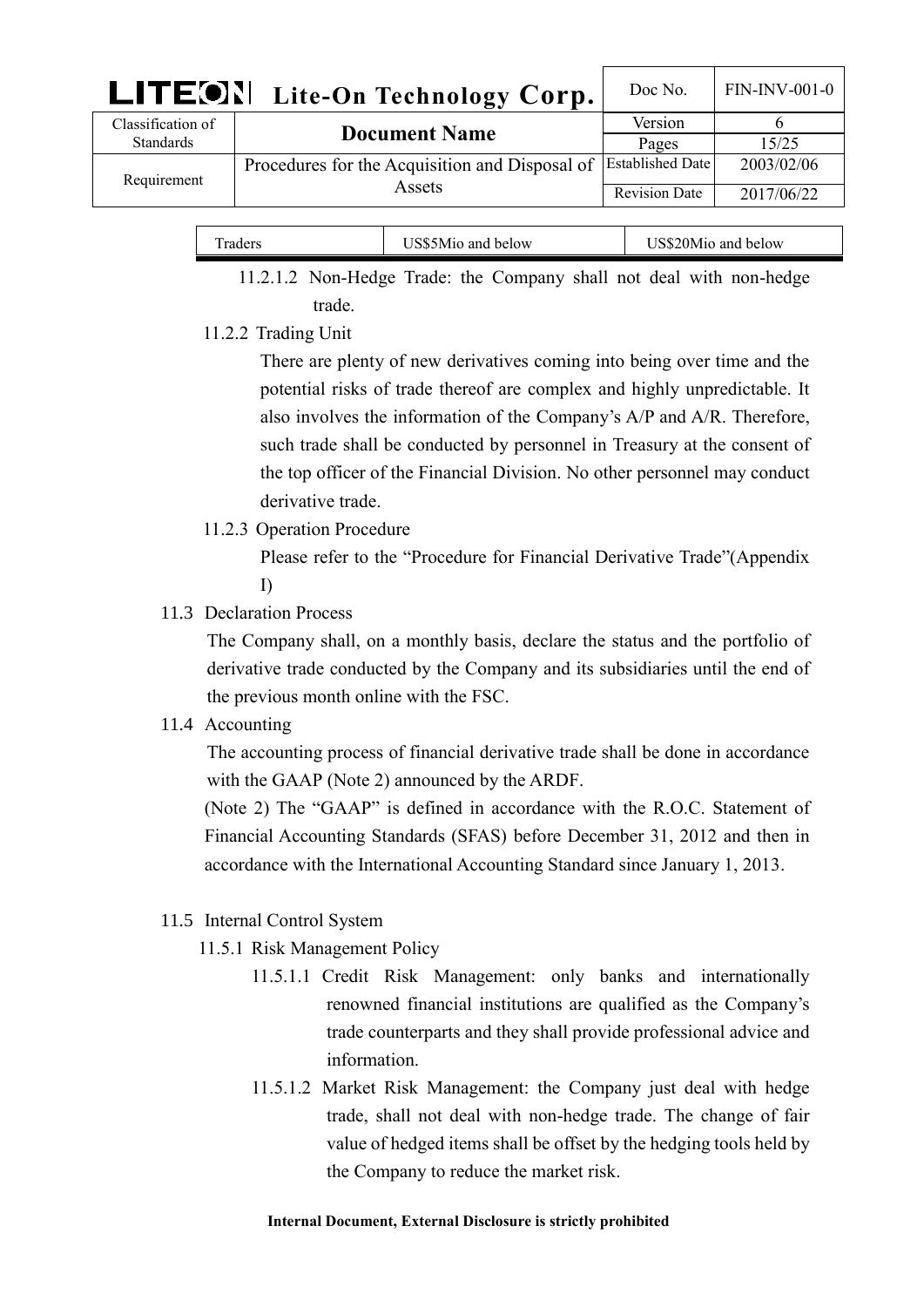| <b>LITEON</b> Lite-On Technology Corp. |                                                | Doc No.                 | <b>FIN-INV-001-0</b> |
|----------------------------------------|------------------------------------------------|-------------------------|----------------------|
| Classification of                      | <b>Document Name</b>                           | Version                 |                      |
| <b>Standards</b>                       |                                                | Pages                   | 16/25                |
| Requirement                            | Procedures for the Acquisition and Disposal of | <b>Established Date</b> | 2003/02/06           |
|                                        | Assets                                         | <b>Revision Date</b>    | 2017/06/22           |

- 11.5.1.3 Liquidity Risk Management: For liquidity of trade, respective personnel shall select products with higher liquidity (can be easily and readily offset in the market). The bank with which the Company deals with shall have sufficient information and have the capacity to conduct trade in the market at any time. All traders shall duly observe the authorized limit and pay close attention to the Company's volume of cash flow to assure smooth settlement.
- 11.5.1.4 Operation Risk Management: Strictly follow the procedure for financial derivative trade and avoid operational risk.
- 11.5.1.5 Legal Risk Management: All contracts with counterpart banks shall be subject to the review of the Company's foreign exchange and legal staff before signing to avoid legal risk.
- 11.5.2 Internal Control
	- 11.5.2.1 Personnel may act only as trader, confirmation staff or delivery staff. No one shall hold more than one such position.
	- 11.5.2.2 Traders shall conduct trade within the limit as approved by the Company's competent authority. After the transaction, present the record for review by the person in charge, and forward all documents or contracts to Accounting for data entry.
	- 11.5.2.3 The accountant shall regularly check the content of the transaction statement and the total amount with the counterpart banks.
	- 11.5.2.4 Traders shall pay attention at all time/data entry staff shall crosscheck the total transaction amount at all time to assure if the total limit of trade has exceeded the authorized limit.
	- 11.5.2.5 Accounting shall assess the status of profit or loss at the end of each month with reference to the exchange rate and interest rate at the close of the last day of the month, compile relevant statements and present to the top officer of the Financial Division and the head of Treasury. A copy of such statement shall be forwarded to the head of internal audit.
	- 11.5.2.6 The Company's top officer of the Financial Division shall be fully aware of the supervision and control of derivative trade at any time, and shall assess regularly if current risk management policy is appropriate.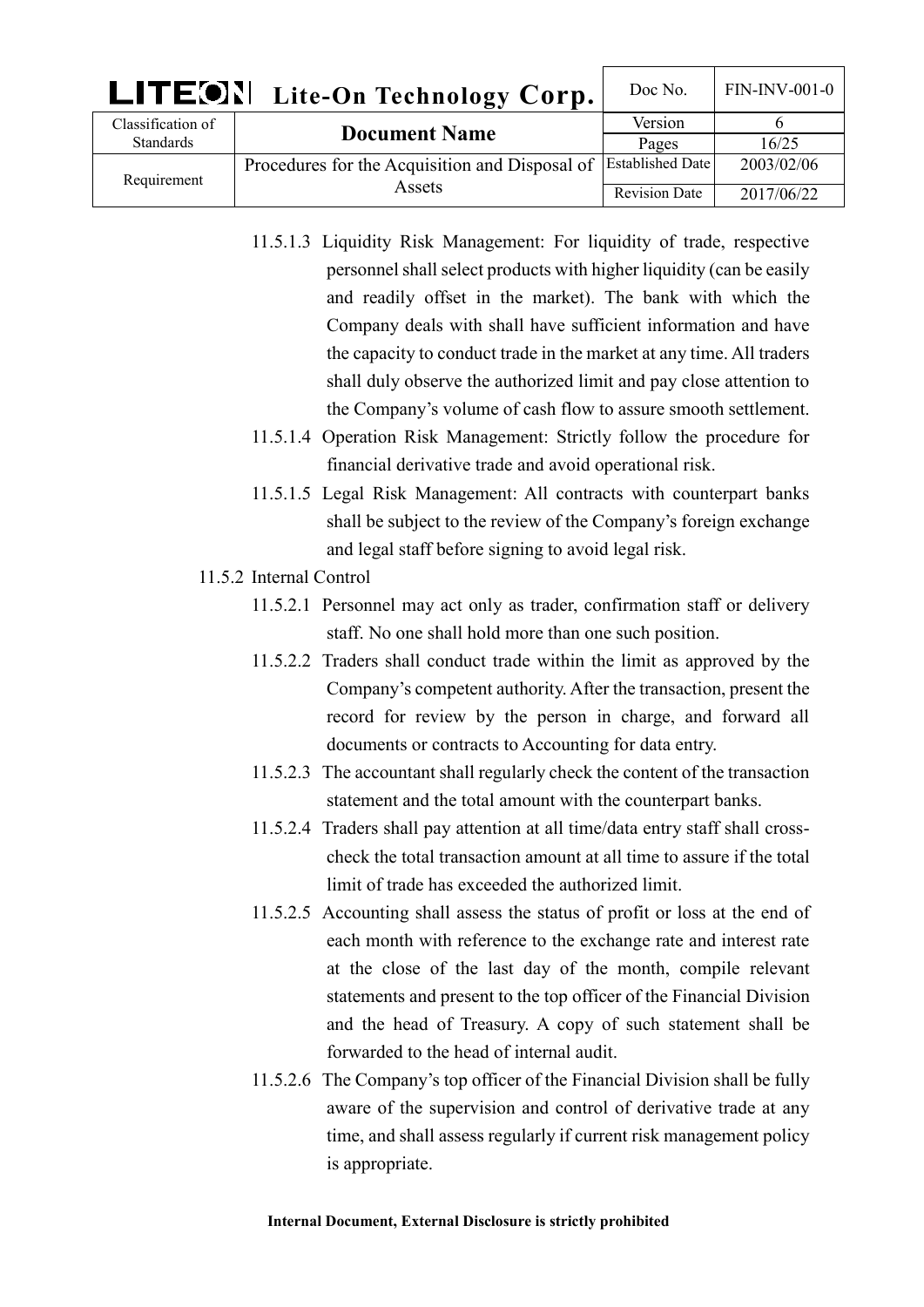| LITEON Lite-On Technology Corp. |                                                                   | Doc No.              | <b>FIN-INV-001-0</b> |
|---------------------------------|-------------------------------------------------------------------|----------------------|----------------------|
| Classification of               | <b>Document Name</b>                                              | Version              |                      |
| <b>Standards</b>                |                                                                   | Pages                | 17/25                |
| Requirement                     | Procedures for the Acquisition and Disposal of   Established Date |                      | 2003/02/06           |
|                                 | Assets                                                            | <b>Revision Date</b> | 2017/06/22           |

- 11.5.2.7 The Company's top officer of the Financial Division is authorized under this procedure the limit for financial derivative trade and shall report to the soonest of the board for recognition.
- 11.5.2.8 Relevant departments within the Company shall prepare record books noting down all transactions by type, amount of derivatives and the board resolution date. In addition, items as specified in 11.5.3.1~3 shall be subject to review and shall be stated in the said record books in full detail.
- 11.5.2.9 In the event of change in the authorized signature of the Company, the respective department shall immediately notify the bank for change, and shall obtain a photocopy of the impression card showing the specimen of authorized signature or seal for record as other documents.
- 11.5.3 Routine Evaluation
	- 11.5.3.1 The board shall appoint the head of internal audit to conduct an audit on the supervision of derivative trade and the suitability of the internal control procedure in accordance with this procedure and the "Implementation Procedure of Internal Audit" for compliance. If any discrepancy is discovered, request the top officer of the Financial Division to take necessary measures and immediately report to the board and the audit committee.
	- 11.5.3.2 The top officer of the Financial Division shall conduct a periodic evaluation on the performance of derivative trade to assure they are done in conformity with the Company's business strategy and that the risk entailed falls within the Company's tolerance threshold.
	- 11.5.3.3 Treasury shall conduct an evaluation on the Company's exposure in financial derivative trade at least twice a month. The result of evaluation shall be reported to the top officer of the Financial Division. A copy of this report shall be forwarded to the head of internal audit.
- 11.6 Internal Audit System

All internal auditors shall be fully aware of the suitability of the internal control of financial derivative trade regularly in accordance with this procedure and the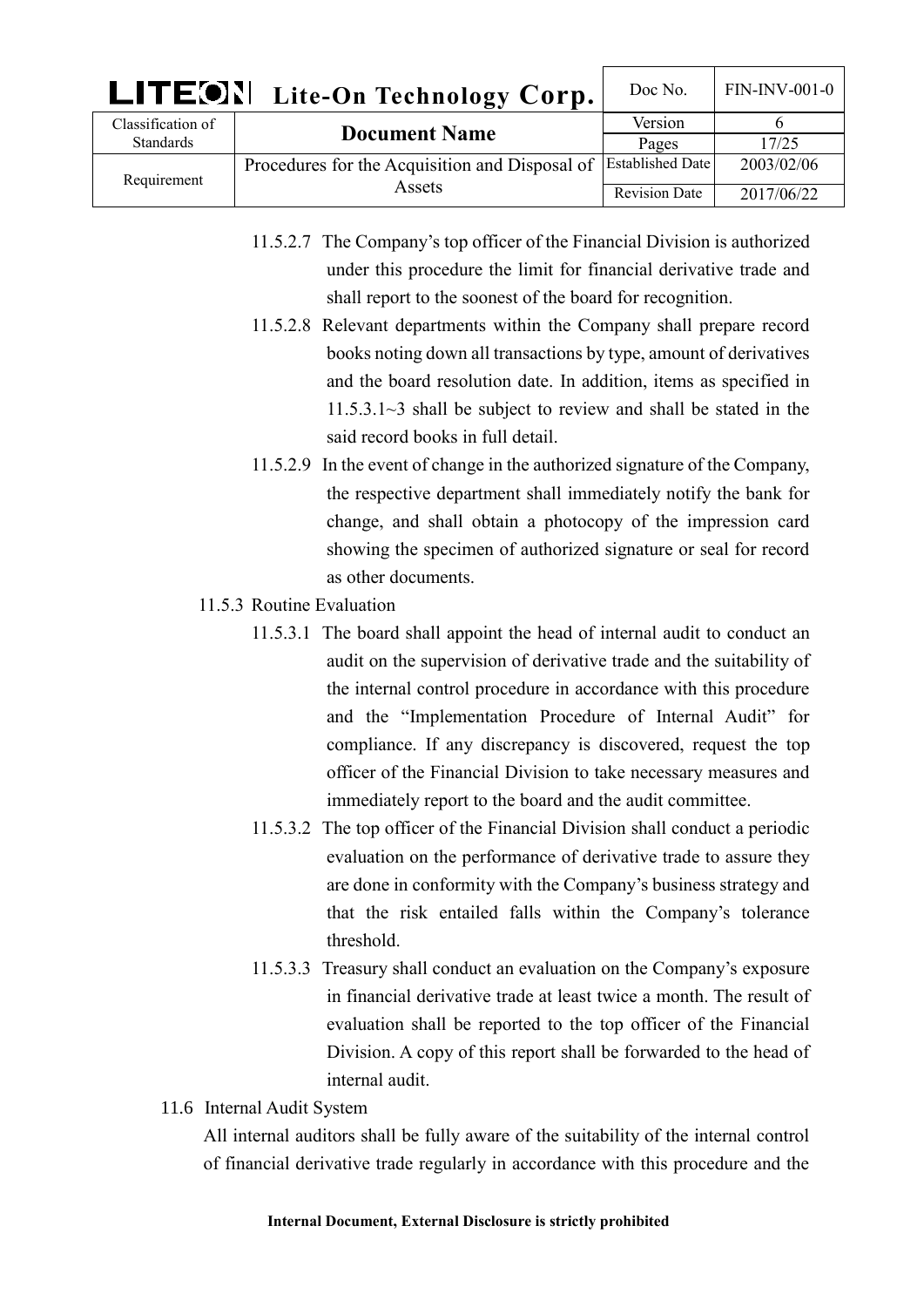| LITEON Lite-On Technology Corp. |                                                | Doc No.                 | $FIN-INV-001-0$ |
|---------------------------------|------------------------------------------------|-------------------------|-----------------|
| Classification of               | <b>Document Name</b>                           | Version                 |                 |
| <b>Standards</b>                |                                                | Pages                   | 18/25           |
| Requirement                     | Procedures for the Acquisition and Disposal of | <b>Established Date</b> | 2003/02/06      |
|                                 | Assets                                         | <b>Revision Date</b>    | 2017/06/22      |

"Implementation Procedure of Internal Audit", and shall base on the audit findings from the trading department on compliance and the analysis of the transaction cycle to prepare an audit report. Where materiality may be discovered, notify the audit committee in writing.

- 12. Corporate Mergers, Split up, Takeover or Swaption of Shares
	- 12.1 Evaluation and Operation Process
		- 12.1.1 The Company that conducts a merger, demerger, acquisition, or transfer of shares, prior to convening the board of directors to resolve on the matter, shall engage a CPA, attorney, or securities underwriter to give an opinion on the reasonableness of the share exchange ratio, acquisition price, or distribution of cash or other property to shareholders, and submit it to the board of directors for deliberation and passage. However, the requirement of obtaining an aforesaid opinion on reasonableness issued by an expert may be exempted in the case of a merger by a public company of a subsidiary in which it directly or indirectly holds 100 percent of the issued shares or authorized capital, and in the case of a merger between subsidiaries in which the public company directly or indirectly holds 100 percent of the respective subsidiaries' issued shares or authorized capital.
		- 12.1.2 The Company participating in a merger, demerger, acquisition, or transfer of shares shall prepare a public report to shareholders detailing important contractual content and matters relevant to the merger, demerger, or acquisition prior to the shareholders meeting and include it along with the expert opinion referred to in section 12.1.1 when sending shareholders notification of the shareholders meeting for reference in deciding whether to approve the merger, demerger, or acquisition. Provided, where a provision of another act exempts a company from convening a shareholders' meeting to approve the merger, demerger, or acquisition, this restriction shall not apply.

Where the shareholders meeting of any one of the companies participating in a merger, demerger, or acquisition fails to convene or pass a resolution due to lack of a quorum, insufficient votes, or other legal restriction, or the proposal is rejected by the shareholders meeting, the companies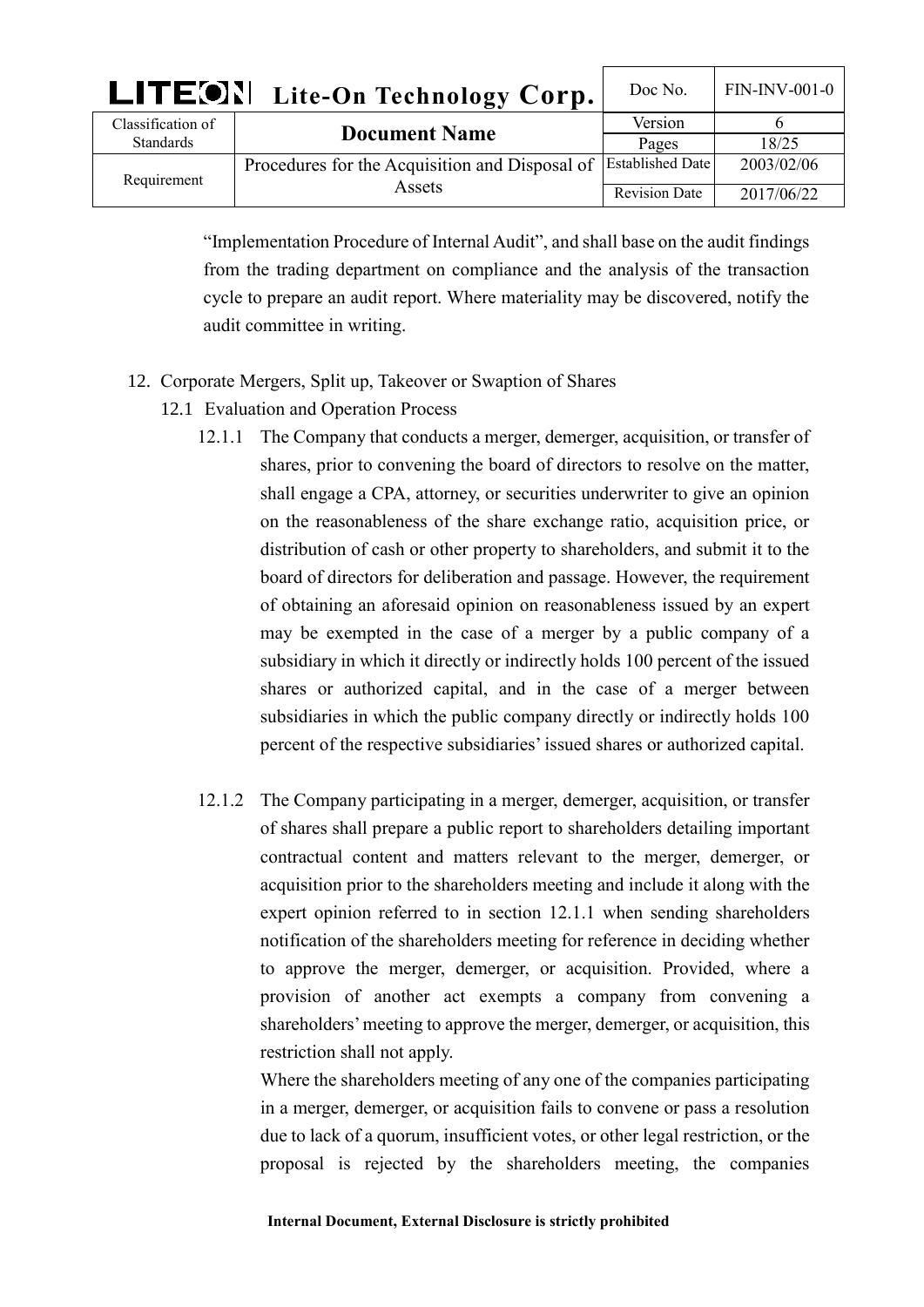| LITEON Lite-On Technology Corp. |                                                | Doc No.                 | <b>FIN-INV-001-0</b> |
|---------------------------------|------------------------------------------------|-------------------------|----------------------|
| Classification of               | <b>Document Name</b>                           | Version                 |                      |
| <b>Standards</b>                |                                                | Pages                   | 19/25                |
| Requirement                     | Procedures for the Acquisition and Disposal of | <b>Established Date</b> | 2003/02/06           |
|                                 | Assets                                         | <b>Revision Date</b>    | 2017/06/22           |

participating in the merger, demerger or acquisition shall immediately publicly explain the reason, the follow-up measures, and the preliminary date of the next shareholders meeting.

12.2 The Company participating in a merger, demerger, or acquisition shall convene a board of directors meeting and shareholders meeting on the day of the transaction to resolve matters relevant to the merger, demerger, or acquisition, unless another act provides otherwise or the FSC is notified in advance of extraordinary circumstances and grants consent.

The Company participating in a transfer of shares shall call a board of directors meeting on the day of the transaction, unless another act provides otherwise or the FSC is notified in advance of extraordinary circumstances and grants consent. When participating in a merger, demerger, acquisition, or transfer of another company's shares, a company that is listed on an exchange or has its shares traded on an OTC market shall prepare a full written record of the following information and retain it for 5 years for reference:

- A. Basic identification data for personnel: Including the occupational titles, names, and national ID numbers (or passport numbers in the case of foreign nationals) of all persons involved in the planning or implementation of any merger, demerger, acquisition, or transfer of another company's shares prior to disclosure of the information.
- B. Dates of material events: Including the signing of any letter of intent or memorandum of understanding, the hiring of a financial or legal advisor, the execution of a contract, and the convening of a board of directors meeting.
- C. Important documents and minutes: Including merger, demerger, acquisition, and share transfer plans, any letter of intent or memorandum of understanding, material contracts, and minutes of board of directors meetings.
- D. When participating in a merger, demerger, acquisition, or transfer of another company's shares, a company that is listed on an exchange or has its shares traded on an OTC market shall, within 2 days commencing immediately from the date of passage of a resolution by the board of directors, report (in the prescribed format and via the Internet-based information system) the information set out in section 12.2.A and 12.2.B to the FSC for recordation.
- E. Where any of the companies participating in a merger, demerger, acquisition, or transfer of another company's shares is neither listed on an exchange nor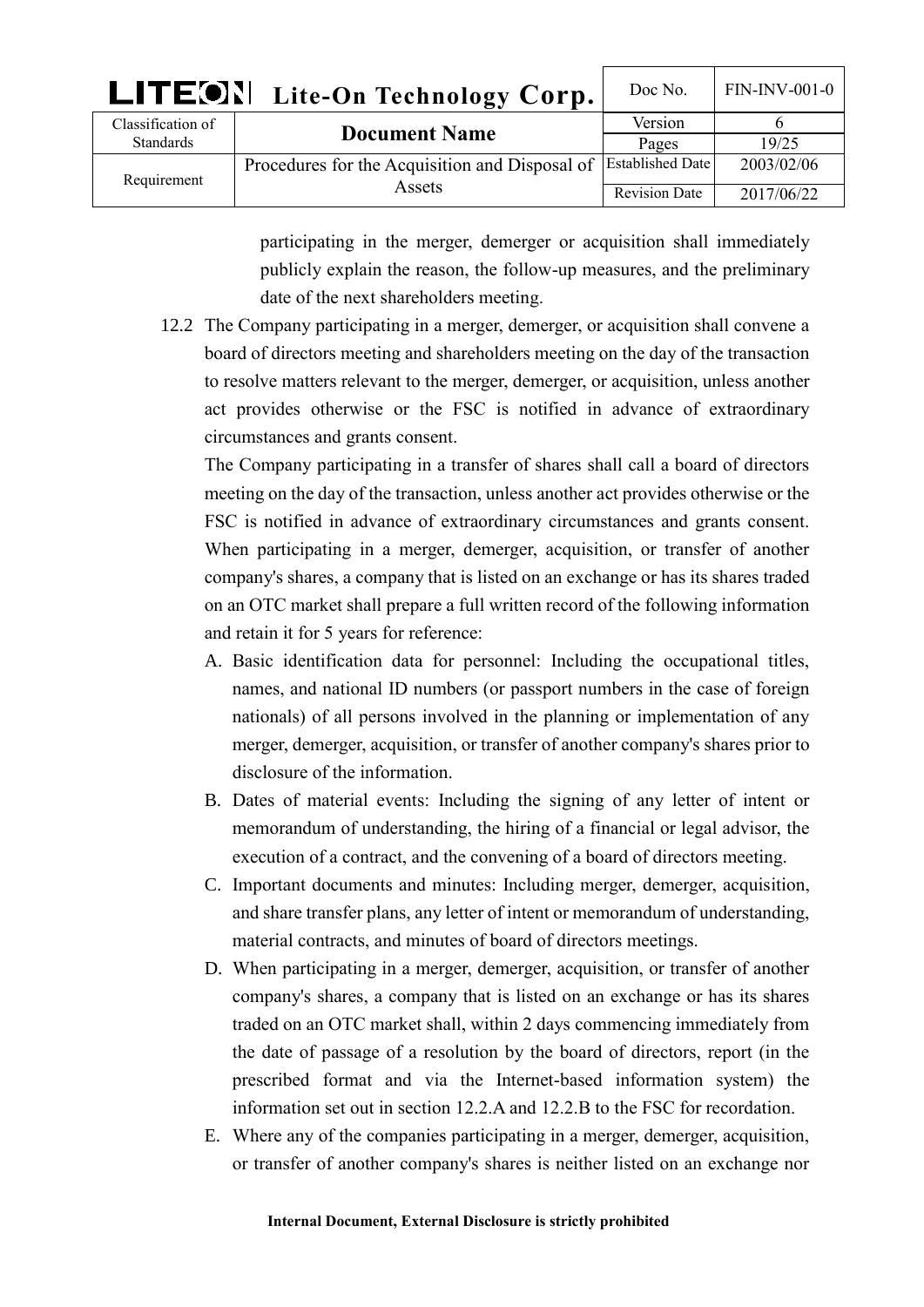| LITEON Lite-On Technology Corp. |                                                | Doc No.                 | $FIN-INV-001-0$ |
|---------------------------------|------------------------------------------------|-------------------------|-----------------|
| Classification of               | <b>Document Name</b>                           | Version                 |                 |
| <b>Standards</b>                |                                                | Pages                   | 20/25           |
| Requirement                     | Procedures for the Acquisition and Disposal of | <b>Established Date</b> | 2003/02/06      |
|                                 | Assets                                         | <b>Revision Date</b>    | 2017/06/22      |

has its shares traded on an OTC market, the Company(s) so listed or traded shall sign an agreement with such company whereby the latter is required to abide by the provisions of section 12.2.C and 12.2.D.

- 12.3 Every person participating in or privy to the plan for merger, demerger, acquisition, or transfer of shares shall issue a written undertaking of confidentiality and may not disclose the content of the plan prior to public disclosure of the information and may not trade, in their own name or under the name of another person, in any stock or other equity security of any company related to the plan for merger, demerger, acquisition, or transfer of shares.
- 12.4 Public companies participating in a merger, demerger, acquisition, or transfer of shares may not arbitrarily alter the share exchange ratio or acquisition price unless under the below-listed circumstances, and shall stipulate the circumstances permitting alteration in the contract for the merger, demerger, acquisition, or transfer of shares:
	- 12.4.1 Cash capital increase, issuance of convertible corporate bonds, or the issuance of bonus shares, issuance of corporate bonds with warrants, preferred shares with warrants, stock warrants, or other equity based securities.
	- 12.4.2 An action, such as a disposal of major assets that affects the Company's financial operations.
	- 12.4.3 An event, such as a major disaster or major change in technology, that affects shareholder equity or share price.
	- 12.4.4 An adjustment where any of the companies participating in the merger, demerger, acquisition, or transfer of shares from another company, buys back treasury stock.
	- 12.4.5 An increase or decrease in the number of entities or companies participating in the merger, demerger, acquisition, or transfer of shares.
	- 12.4.6 Other terms/conditions that the contract stipulates may be altered and that have been publicly disclosed.
- 12.5 The contract for participation by a public company in a merger, demerger, acquisition, or of shares shall record the rights and obligations of the companies participating in the merger, demerger, acquisition, or transfer of shares, and shall also record the following:
	- 12.5.1 Handling of breach of contract.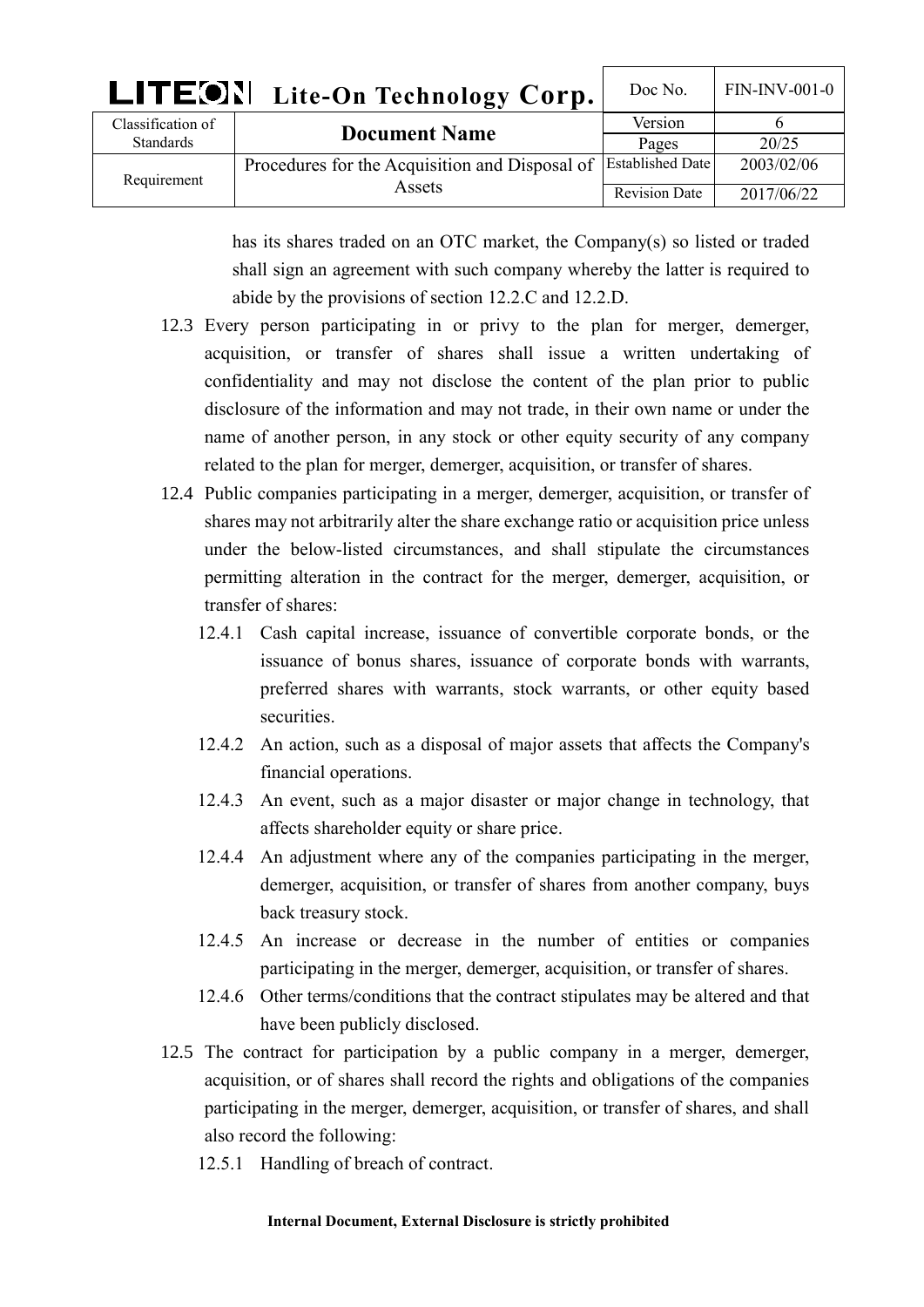| <b>LITEON</b> Lite-On Technology Corp. |                                                | Doc No.                 | <b>FIN-INV-001-0</b> |
|----------------------------------------|------------------------------------------------|-------------------------|----------------------|
| Classification of                      | <b>Document Name</b>                           | Version                 |                      |
| <b>Standards</b>                       |                                                | Pages                   | 21/25                |
| Requirement                            | Procedures for the Acquisition and Disposal of | <b>Established Date</b> | 2003/02/06           |
|                                        | Assets                                         | <b>Revision Date</b>    | 2017/06/22           |

- 12.5.2 Principles for the handling of equity-type securities previously issued or treasury stock previously bought back by any company that is extinguished in a merger or that is demerged.
- 12.5.3 The amount of treasury stock participating companies are permitted under law to buy back after the record date of calculation of the share exchange ratio, and the principles for handling thereof.
- 12.5.4 The manner of handling changes in the number of participating entities or companies.
- 12.5.5 Preliminary progress schedule for plan execution, and anticipated completion date.
- 12.5.6 Scheduled date for convening the legally mandated shareholders meeting if the plan exceeds the deadline without completion, and relevant procedures.
- 12.6 After public disclosure of the information, if any company participating in the merger, demerger, acquisition, or share transfer intends further to carry out a merger, demerger, acquisition, or share transfer with another company, all of the participating companies shall carry out anew the procedures or legal actions that had originally been completed toward the merger, demerger, acquisition, or share transfer; except that where the number of participating companies is decreased and a participating company's shareholders meeting has adopted a resolution authorizing the board of directors to alter the limits of authority, such participating company may be exempted from calling another shareholders meeting to resolve on the matter anew.
- 12.7 Where any of the companies participating in a merger, demerger, acquisition, or transfer of shares is not a public company, the public company(s) shall sign an agreement with the non-public company whereby the latter is required to abide by the provisions of section 12.2, section 12.3 and section 12.6.
- 13. Enforcement, Punishment and Reward

Investment and Finance are the departments in charge of the execution of securities investments. Users and relevant departments shall be in charge of the acquisition or disposition of realty and equipment. Relevant personnel who defy this procedure shall be liable for punishment in accordance with the "Regulation for Reward and Punishment" or other related regulations.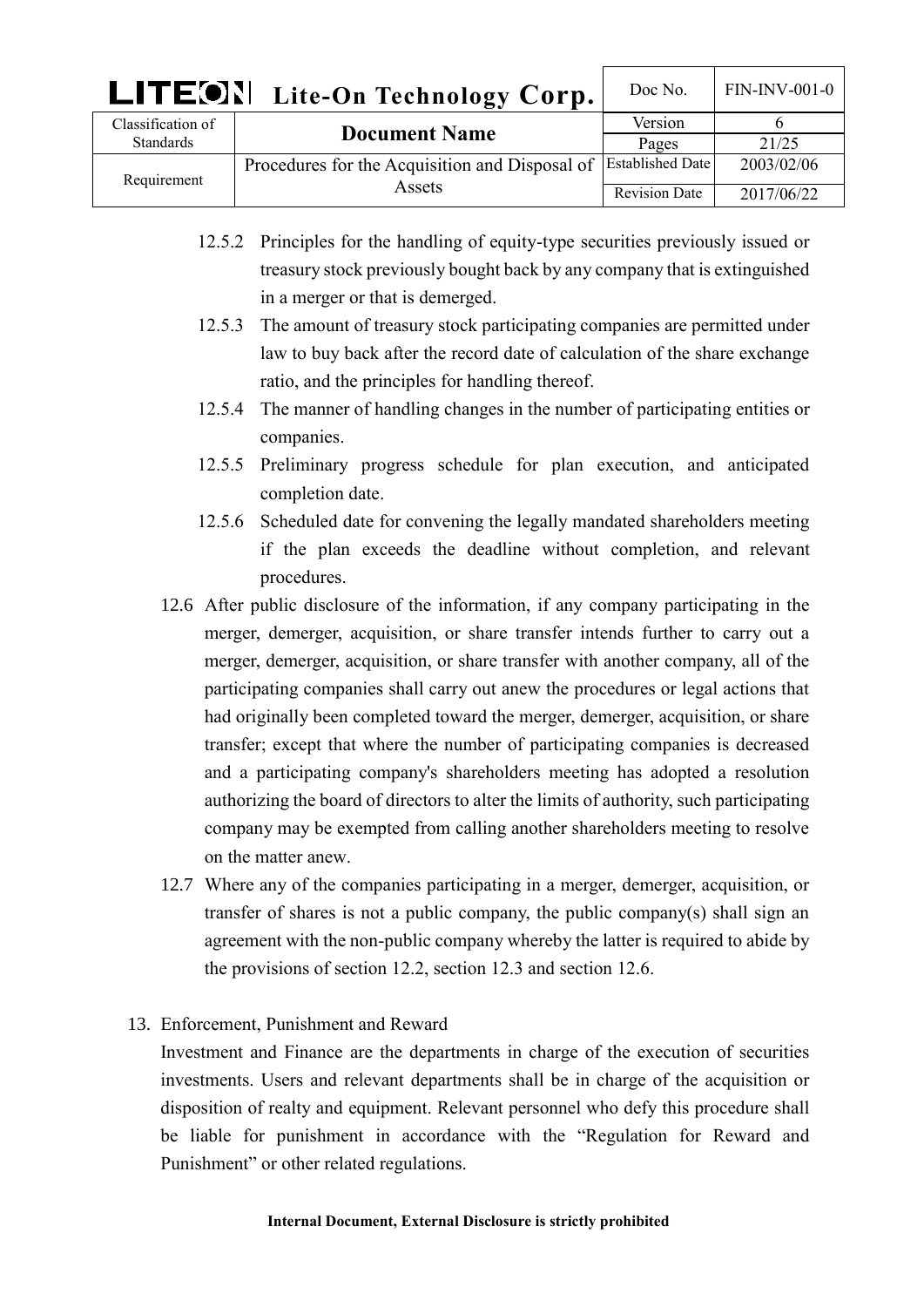| <b>LITEON</b> Lite-On Technology Corp. |                                                          | Doc No.                 | <b>FIN-INV-001-0</b> |
|----------------------------------------|----------------------------------------------------------|-------------------------|----------------------|
| Classification of<br><b>Standards</b>  | <b>Document Name</b>                                     | Version                 |                      |
|                                        |                                                          | Pages                   | 22/25                |
| Requirement                            | Procedures for the Acquisition and Disposal of<br>Assets | <b>Established Date</b> | 2003/02/06           |
|                                        |                                                          | <b>Revision Date</b>    | 2017/06/22           |

14. Procedure for announcement:

Under any of the following circumstances, the Company acquiring or disposing of assets shall publicly announce and report the relevant information on the FSC's designated website in the appropriate format as prescribed by regulations within 2 days commencing immediately from the date of occurrence of the event

- 14.1 Acquisition or disposal of real property from or to a related party, or acquisition or disposal of assets other than real property from or to a related party where the transaction amount reaches 20 percent or more of paid-in capital, 10 percent or more of the Company's total assets, or NT\$300 million or more; provided, this shall not apply to trading of government bonds or bonds under repurchase and resale agreements, or subscription or redemption of money market funds issued by domestic securities investment trust enterprises (SITE).
- 14.2 Merger, demerger, acquisition, or transfer of shares
- 14.3 Losses from derivatives trading reaching the limits on aggregate losses or losses on individual contracts set out in the procedures adopted by the Company.
- 14.4 Where the type of asset acquired or disposed is equipment for business use, the trading counterparty is not a related party, and the transaction amount meets any of the following criteria:
	- 14.4.1 For the Company whose paid-in capital is less than NT\$10 billion, the transaction amount reaches NT\$500 million or more.
	- 14.4.2 For the Company whose paid-in capital is NT\$10 billion or more, the transaction amount reaches NT\$1 billion or more.
- 14.5 Where land is acquired under an arrangement on engaging others to build on the Company's own land, engaging others to build on rented land, joint construction and allocation of housing units, joint construction and allocation of ownership percentages, or joint construction and separate sale, and the amount the Company expects to invest in the transaction reaches NT\$500 million.
- 14.6 Where an asset transaction other than any of those referred to Section 14.1 to 14.5, a disposal of receivables by a financial institution, or an investment in the mainland China area reaches 20 percent or more of paid-in capital or NT\$300 million; provided, this shall not apply to the following circumstances:
	- 14.6.1 Trading of government bonds.
	- 14.6.2 Investment is taken as a profession and conduct trade of marketable securities in domestic or overseas stock exchanges or OTC markets, or subscription by investment professionals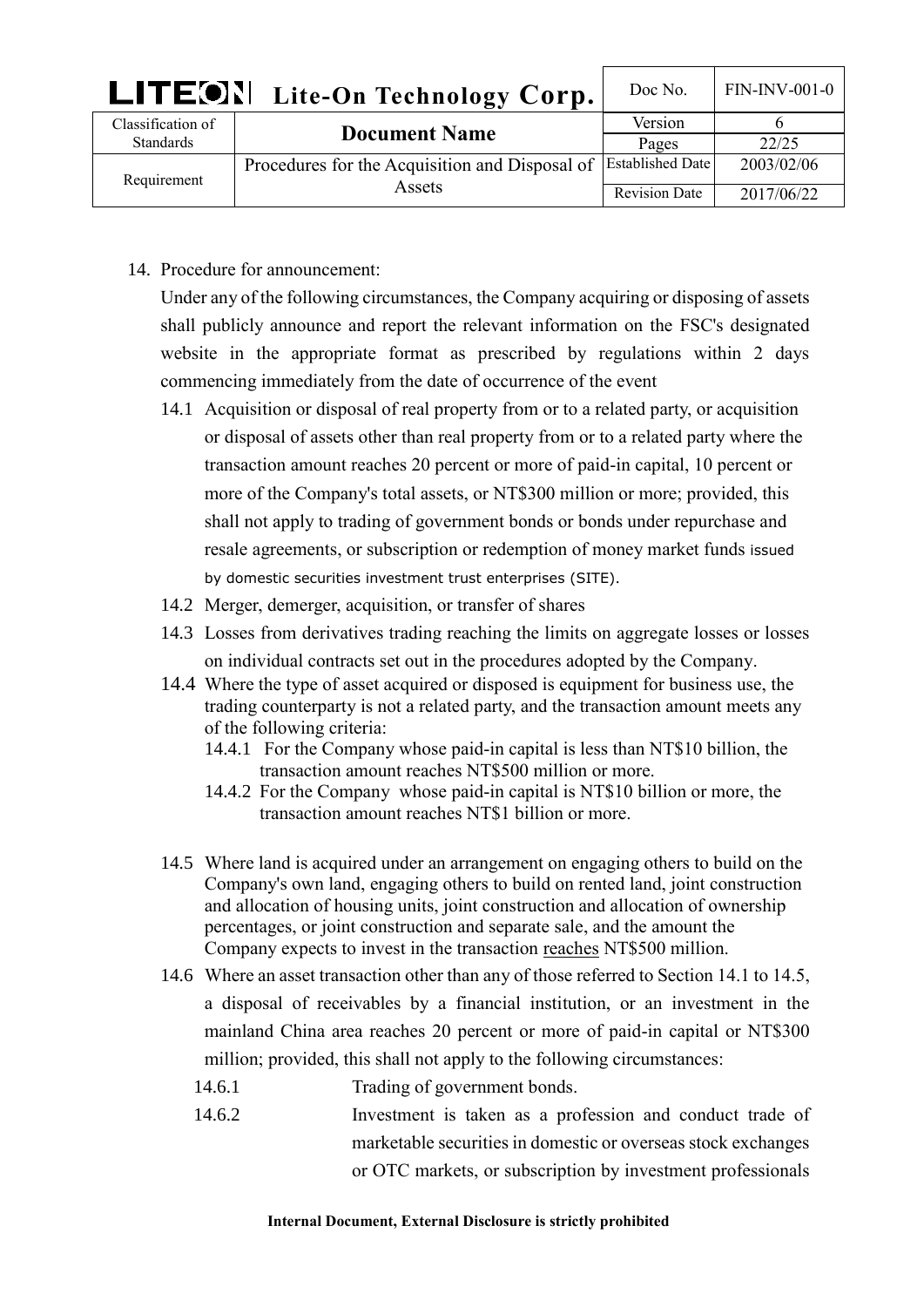| LITEON Lite-On Technology Corp.       |                                                                           | Doc No.              | $FIN-INV-001-0$ |
|---------------------------------------|---------------------------------------------------------------------------|----------------------|-----------------|
| Classification of<br><b>Standards</b> | <b>Document Name</b>                                                      | Version              |                 |
|                                       |                                                                           | Pages                | 23/25           |
| Requirement                           | Procedures for the Acquisition and Disposal of Established Date<br>Assets |                      | 2003/02/06      |
|                                       |                                                                           | <b>Revision Date</b> | 2017/06/22      |

of ordinary corporate bonds or of general bank debentures without equity characteristics that are offered and issued in the domestic primary market, or subscription by a securities firm of securities as necessitated by its undertaking business or as an advisory recommending securities firm for an emerging stock company, in accordance with relevant regulations.

- 14.6.3 14.4.3 Bonds with repurchase or reverse repurchase features, or subscription or redemption of domestic money market funds issued by domestic securities investment trust enterprises (SITE).
- 14.7 The amount of section 14.1 to 14.6 and the amount should be obtained an appraisal report from a professional appraiser or a CPA's opinion in compliance with the provisions in section 5, 6, 7 and 9. shall be computed as follows:
	- 14.7.1 The amount of any individual transaction.
	- 14.7.2 The accumulated amount of transaction with the same counterpart or of the disposition of the same type of asset within one year.
	- 14.7.3 The amount of the same development project accumulated from disposition or acquisition (counted separately) in one year.
	- 14.7.4 The accumulated amount of the same marketable security acquired or disposed in one year (counted separately).
- 14.8 One year shall be defined as the period from the day of transaction to calendar year in retrospect. Transactions already announced under the "Criteria for The Acquisition or Disposition of Assets by Public Companies" shall not be included. the Company shall report to the FSC the status of derivative trade conducted by the Company and its subsidiaries which are not public company in the country of the month in the required format to the required website by the  $10<sup>th</sup>$  day of the next month. When the company at the time of public announcement makes an error or omission in an item required by regulations to be publicly announced and so is required to correct it, all the items shall be again publicly announced and reported in their entirety within two days counting inclusively from the date of knowing of such error or omission. The Company shall retain related contracts, meeting minutes, record books, appraisal reports, statements of opinions expressed by public auditors, lawyers and/or security underwriters in its office for five years unless otherwise required by law.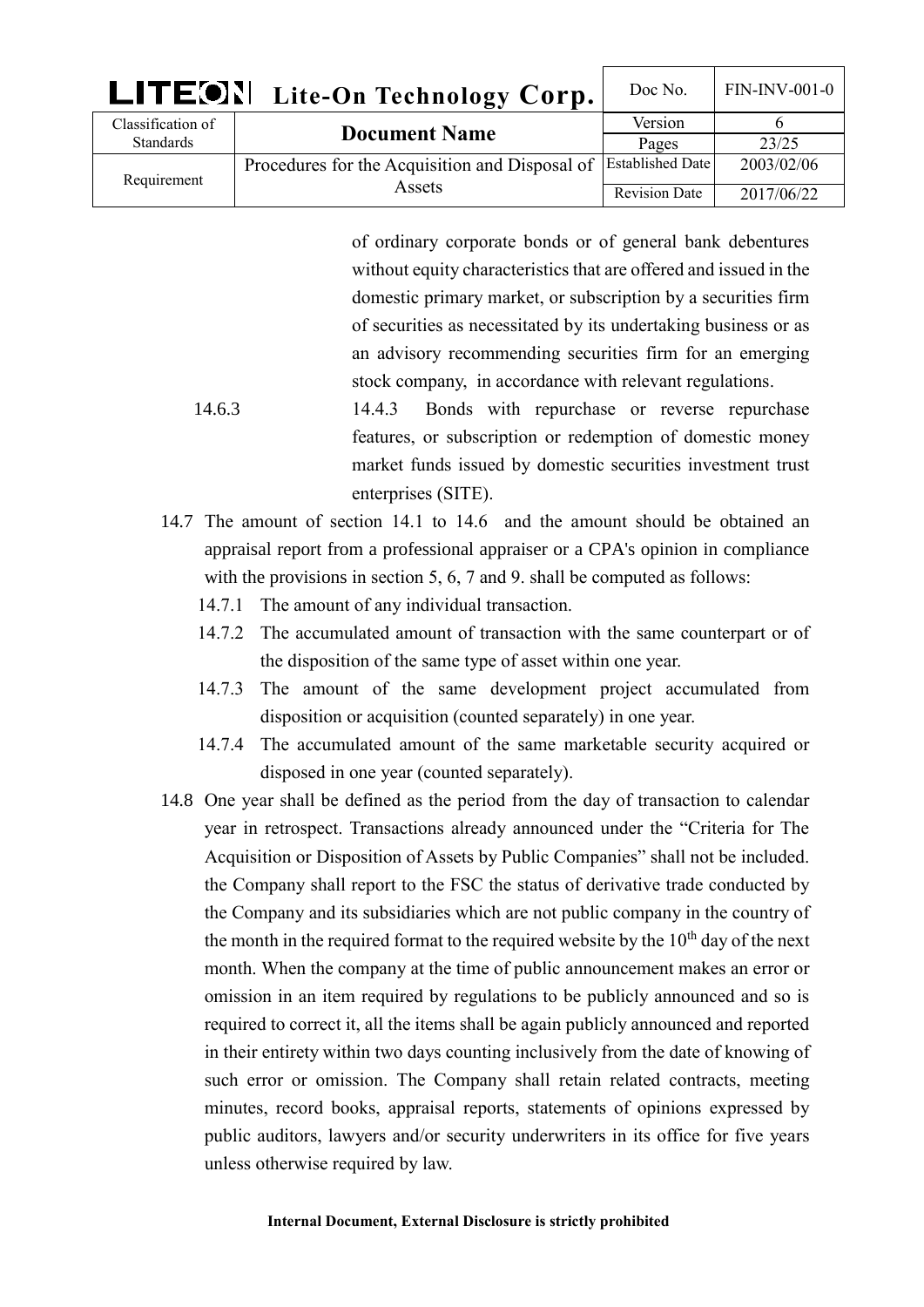| LITEON Lite-On Technology Corp.       |                                                          | Doc No.                 | <b>FIN-INV-001-0</b> |
|---------------------------------------|----------------------------------------------------------|-------------------------|----------------------|
| Classification of<br><b>Standards</b> | <b>Document Name</b>                                     | Version                 |                      |
|                                       |                                                          | Pages                   | 24/25                |
| Requirement                           | Procedures for the Acquisition and Disposal of<br>Assets | <b>Established Date</b> | 2003/02/06           |
|                                       |                                                          | <b>Revision Date</b>    | 2017/06/22           |

- 15. Where any of the following may apply after the Company has reported and announced online pursuant to section 14 of this procedure, it shall provide supplementary information for the Securities and Futures Bureau online within two days:
	- 15.1 Change, termination, or rescission of a contract signed in regard to the original transaction.
	- 15.2 The merger, demerger, acquisition, or transfer of shares is not completed by the scheduled date set forth in the contract.
	- 15.3 Change to the originally publicly announced and reported information.
- 16. The Company shall be responsible for declaring online the acquisition or disposition of assets by subsidiaries who are not public companies in the country and are required to report and declare.
- 17. The paid-in capital or total assets of the Company shall be the standard for determining whether or not a subsidiary referred to in the preceding paragraph is subject to section 14requiring a public announcement and regulatory filing in the event the type of transaction specified therein reaches 20 percent of paid-in capital or 10 percent of the total assets.
- 18. The transaction amount defined in section 5, 6, 7, 9 and 14 of the Procedures is based on the [Regulations Governing the Acquisition and Disposal of Assets by Public](http://eng.selaw.com.tw/FLAWDAT01.asp?lsid=FL021987)  [Companies](http://eng.selaw.com.tw/FLAWDAT01.asp?lsid=FL021987) (Announced by FSC).

For the calculation of 10 percent of total assets under these procedures, the total assets stated in the most recent parent company only financial report or individual financial report prepared under the Regulations Governing the Preparation of Financial Reports by Securities Issuers shall be used.

- 19. Disposition Procedures
	- 19.1 This procedure shall enter into full force at the approval of the board and then to a shareholders' meeting for approval. When the procedures for the acquisition and disposal of assets are adopted or amended, they shall be approved by more than half of all audit committee members and submitted to the board of directors for a resolution. If approval of more than half of all audit committee members as